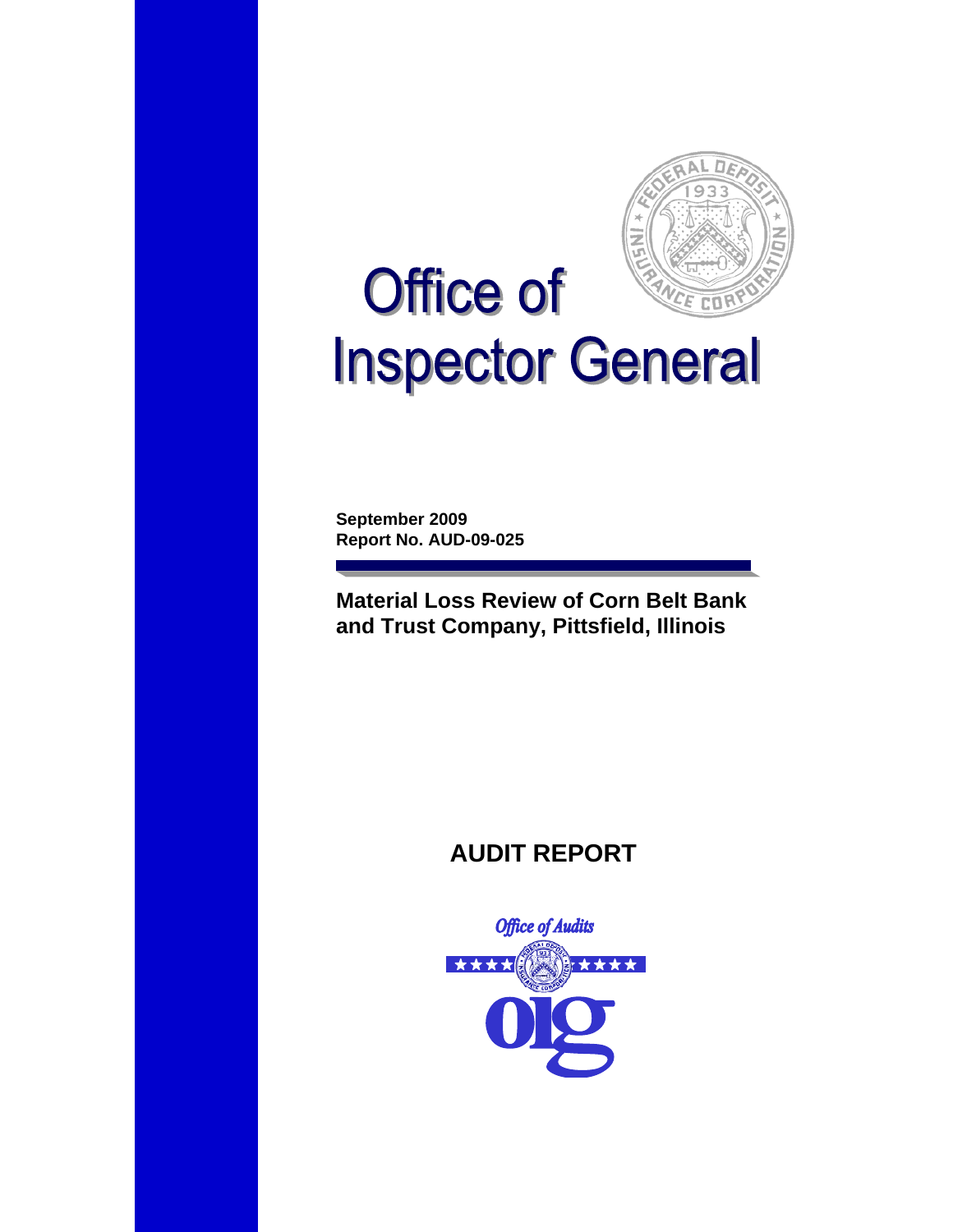

#### Why We Did The Audit

On February 13, 2009, the Illinois Department of Financial and Professional Regulation, Division of Banking (IDFPR) closed Corn Belt Bank and Trust Company (Corn Belt), Pittsfield, Illinois, and named the FDIC as receiver. On March 4, 2009, the FDIC notified the Office of Inspector General (OIG) that Corn Belt's total assets at closing were \$261.7 million and the estimated loss to the Deposit Insurance Fund (DIF) was \$100.7 million. As required by section 38(k) of the Federal Deposit Insurance (FDI) Act, the OIG conducted a material loss review of the failure of Corn Belt.

The audit objectives were to (1) determine the causes of the financial institution's failure and resulting material loss to the DIF and (2) evaluate the FDIC's supervision of the institution, including implementation of the Prompt Corrective Action (PCA) provisions of section 38.

#### Background

Corn Belt was a state-chartered nonmember bank insured on October 25, 1946. With two branch offices and a small trust department, Corn Belt was engaged principally in traditional banking activities within its market place. Corn Belt was closely held by Corn Belt Bancorp, Inc., a one-bank holding company, with no subsidiaries or affiliates.

Corn Belt's assets consisted principally of farm loans, commercial real estate (CRE) loans, and commercial and industrial (C&I) loans. Prior to 2005, Corn Belt was principally a farm lender, but as Corn Belt pursued a rapid growth strategy, CRE loans increased the complexity of the loan portfolio.

FDIC guidance describes a risk management framework and practices to effectively identify, measure, monitor, and control risk to the safety and soundness of an institution. The FDIC has issued specific guidance regarding industry and individual concentrations of credit and concentrations in higher-risk CRE loans. The guidance addresses effective oversight by bank management, including the board of directors (Board), and sound loan underwriting, administration, and portfolio management practices.

### **Material Loss Review of Corn Belt Bank and Trust Company, Pittsfield, Illinois**

#### Audit Results

**Causes of Failure and Material Loss -** Corn Belt failed because bank management did not implement sound risk management practices, particularly in the areas of loan underwriting and credit administration, during a period of rapid growth in its loan portfolio from 2003 through 2005. Corn Belt also failed to effectively manage key risks in its loan portfolio, including individual credit concentrations and loans with high loan-to-value (LTV) ratios, or to implement an effective loan grading system and methodology for computing an adequate allowance for loan and lease losses (ALLL). Further, Corn Belt relied heavily on non-core funding sources, especially brokered deposits, to fund growth in its loan portfolio without establishing adequate risk mitigation controls. FDIC and IDFPR examiners repeatedly expressed concern about Corn Belt's high-risk practices in these areas in the years leading up to its failure. However, the actions taken by Corn Belt's Board and management to address examiner concerns were not adequate. As economic conditions declined, the institution's weak risk management practices resulted in significant asset deterioration. Losses and additional ALLL provisions quickly depleted capital and earnings while significantly impairing the institution's liquidity position. Corn Belt was significantly undercapitalized when it was closed.

**Assessment of FDIC Supervision -** The FDIC, in conjunction with IDFPR, provided ongoing supervision of Corn Belt through regular risk management examinations, visitations, and offsite monitoring. Examiners were actively engaged in overseeing the institution in the years before its failure and identified the key risks that ultimately caused Corn Belt to fail. Such risks included rapid loan growth without adequate underwriting and credit administration, excessive credit concentrations, loans with high LTV ratios, weak loan grading and ALLL practices, and heavy reliance on non-core funding sources. Examiners brought these risks to the attention of Corn Belt's Board and management before the risks resulted in serious financial problems. The FDIC and IDFPR also pursued both formal and informal corrective actions when other attempts to address risks identified by examiners were unsuccessful.

While such actions were positive, we concluded that more proactive supervisory action may have influenced Corn Belt's Board and management to constrain its excessive risk taking and to take more timely and effective action in response to examiner concerns. Specifically, the FDIC could have required Corn Belt to hold a greater amount of capital or to submit a capital contingency plan sooner than had been required in 2008 given the institution's high-risk profile. In addition, the FDIC could have pursued a formal enforcement action following the 2007 examination (rather than a second Memorandum of Understanding) as a result of the institution's failure to adequately address provisions in prior informal corrective actions. By the time the FDIC issued a formal enforcement action on December 31, 2008, Corn Belt's failure was highly probable due to the significant asset deterioration that had occurred and its impact on earnings, capital, and liquidity.

With respect to PCA, we concluded that the FDIC implemented the provisions of PCA consistent with section 38 of the FDI Act. However, PCA was not effective in limiting losses to the DIF because PCA did not result in action until the institution was at risk of failure.

This report presents the FDIC OIG's analysis of Corn Belt's failure and the FDIC's efforts to ensure Corn Belt's management operated the bank in a safe and sound manner. We are not making recommendations. Instead, as major causes, trends, and common characteristics of financial institution failures are identified in our reviews, we will communicate those to management for its consideration. As resources allow, we may also conduct more in-depth reviews of specific aspects of the FDIC's supervision program and make recommendations, as warranted.

#### Management Response

The Director, Division of Supervision and Consumer Protection (DSC), provided a written response to the draft report. DSC summarized the OIG's conclusions regarding the causes of Corn Belt's failure and the resulting material loss to the DIF and DSC's supervisory activities related to Corn Belt. DSC also acknowledged that higher capital requirements can be an effective supervisory tool and that it has provided further guidance to enhance the supervision of institutions with high levels of volatile non-core funding.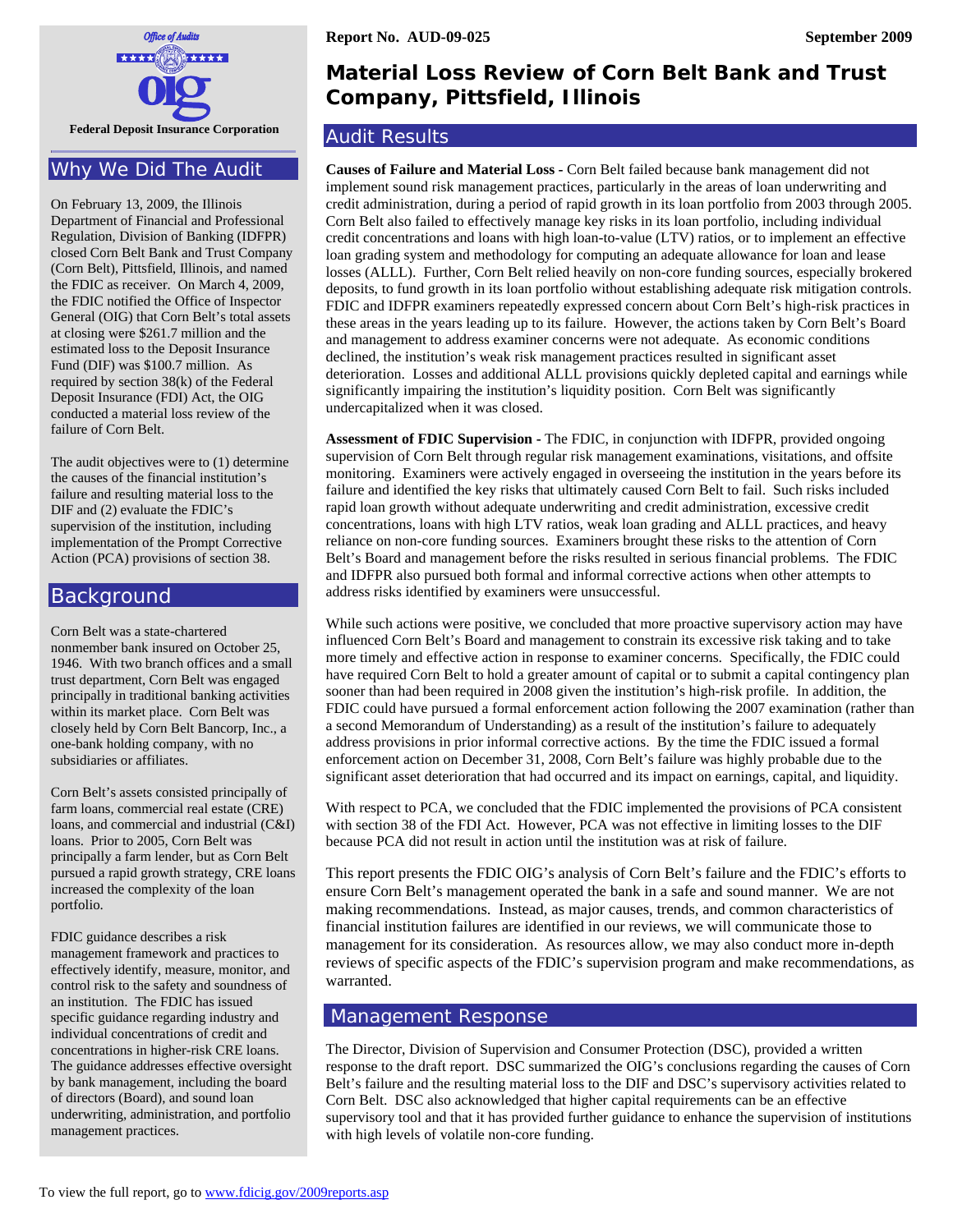| <b>BACKGROUND</b>                                                                                                                                                                                                                                                                                                                        | $\overline{2}$                                    |
|------------------------------------------------------------------------------------------------------------------------------------------------------------------------------------------------------------------------------------------------------------------------------------------------------------------------------------------|---------------------------------------------------|
| CAUSES OF FAILURE AND MATERIAL LOSS<br><b>Rapid Growth Without Adequate Risk Management</b><br><b>Loan Underwriting and Credit Administration</b><br><b>Credit Concentrations</b><br><b>Loans with High LTV Ratios</b><br><b>Loan Grading and ALLL</b><br><b>Reliance on Non-Core Funding</b><br><b>Attention to Examiners' Concerns</b> | 3<br>3<br>$\overline{4}$<br>5<br>6<br>6<br>7<br>9 |
| ASSESSMENT OF FDIC SUPERVISION                                                                                                                                                                                                                                                                                                           | 12                                                |
| <b>Historical Snapshot of FDIC Supervision</b><br><b>OIG Assessment of FDIC Supervision</b><br><b>Capital Adequacy</b><br><b>Informal and Formal Enforcement Actions</b>                                                                                                                                                                 | 12<br>13<br>13<br>14                              |
| <b>IMPLEMENTATION OF PCA</b>                                                                                                                                                                                                                                                                                                             | 16                                                |
| <b>Summary of Actions Taken Related to PCA</b>                                                                                                                                                                                                                                                                                           | 16                                                |
| <b>CORPORATION COMMENTS</b>                                                                                                                                                                                                                                                                                                              | 17                                                |
| <b>APPENDICES</b>                                                                                                                                                                                                                                                                                                                        |                                                   |
| 1. OBJECTIVES, SCOPE, AND METHODOLOGY                                                                                                                                                                                                                                                                                                    | 18                                                |
| 2. GLOSSARY OF TERMS                                                                                                                                                                                                                                                                                                                     | 20                                                |
| <b>3. CORPORATION COMMENTS</b>                                                                                                                                                                                                                                                                                                           | 21                                                |
| <b>4. COMPARISON OF MOUS AND C&amp;D ORDER</b>                                                                                                                                                                                                                                                                                           | 22                                                |
| <b>5. ACRONYMS USED IN THE REPORT</b>                                                                                                                                                                                                                                                                                                    | 24                                                |
| <b>TABLES</b>                                                                                                                                                                                                                                                                                                                            |                                                   |
| 1. Financial Condition of Corn Belt in the Years Prior to its Failure                                                                                                                                                                                                                                                                    | 2                                                 |
| 2. Summary of Credit Concentrations in Corn Belt's Loan Portfolio                                                                                                                                                                                                                                                                        | 5                                                 |
| 3. Corn Belt's Adversely Classified Assets and ALLL                                                                                                                                                                                                                                                                                      | 7                                                 |
| 4. On-Site Supervisory Efforts                                                                                                                                                                                                                                                                                                           | 13                                                |
| 5. Corn Belt's Total Risk-Based Capital                                                                                                                                                                                                                                                                                                  | 14                                                |
| 6. Institution Practices Supporting Issuance of a C&D                                                                                                                                                                                                                                                                                    | 15                                                |
| <b>FIGURES</b>                                                                                                                                                                                                                                                                                                                           |                                                   |
| 1. Annual Growth of Corn Belt's Loan Portfolio Relative to Peers'<br>Growth                                                                                                                                                                                                                                                              | 4                                                 |
| 2. Corn Belt's Brokered Deposits Relative to Peers' Brokered Deposits                                                                                                                                                                                                                                                                    | 8                                                 |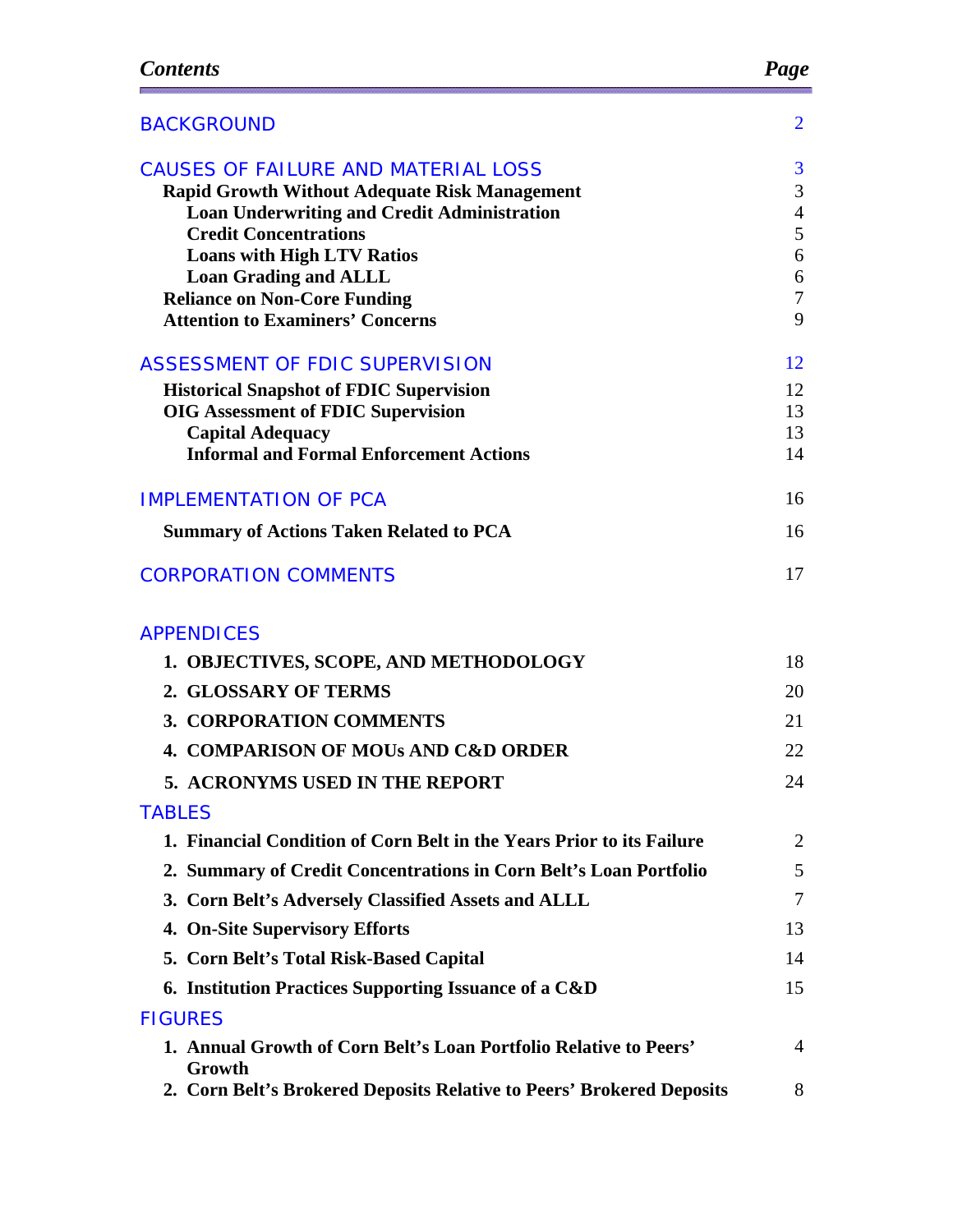$\overline{a}$ 

| DATE:                 | September 4, 2009                                                                                            |
|-----------------------|--------------------------------------------------------------------------------------------------------------|
| <b>MEMORANDUM TO:</b> | Sandra L. Thompson, Director<br>Division of Supervision and Consumer Protection                              |
| <b>FROM:</b>          | $\sqrt{\text{Signal}}$<br>Russell A. Rau<br><b>Assistant Inspector General for Audits</b>                    |
| <b>SUBJECT:</b>       | Material Loss Review of Corn Belt Bank and Trust<br>Company, Pittsfield, Illinois<br>(Report No. AUD-09-025) |

As required by section 38(k) of the Federal Deposit Insurance Act (FDI Act), the Office of Inspector General (OIG) conducted a material loss<sup>1</sup> review of the failure of Corn Belt Bank and Trust Company (Corn Belt), Pittsfield, Illinois. The Illinois Department of Financial and Professional Regulation, Division of Banking (IDFPR) closed Corn Belt on February 13, 2009 and named the FDIC as receiver. On March 4, 2009, the FDIC notified the OIG that Corn Belt's total assets at closing were \$261.7 million and that the estimated loss to the Deposit Insurance Fund (DIF) was \$100.7 million.

When the DIF incurs a material loss with respect to an insured depository institution for which the FDIC is appointed receiver, the FDI Act states that the Inspector General of the appropriate federal banking agency shall make a written report to that agency. The report is to consist of a review of the agency's supervision of the institution, including the agency's implementation of FDI Act section 38, *Prompt Corrective Action* (PCA); a determination as to why the institution's problems resulted in a material loss to the DIF; and recommendations to prevent future losses.

The objectives of this material loss review were to: (1) determine the causes of Corn Belt's failure and the resulting material loss to the DIF and (2) evaluate the FDIC's supervision<sup>2</sup> of Corn Belt, including the FDIC's implementation of the PCA provisions of section 38 of the FDI Act. This report presents the FDIC OIG's analysis of Corn Belt's failure and the FDIC's efforts to ensure Corn Belt's management operated the bank in a safe and sound manner. We are not making recommendations. Instead, as major causes, trends, and common characteristics of financial institution failures are identified in our

<sup>&</sup>lt;sup>1</sup> As defined by section 38(k)(2)(B) of the FDI Act, a loss is material if it exceeds the greater of \$25 million or 2 percent of an institution's total assets at the time the FDIC was appointed receiver. 2

 $2$  The FDIC's supervision program promotes the safety and soundness of FDIC-supervised institutions, protects consumers' rights, and promotes community investment initiatives by FDIC-supervised insured depository institutions. The FDIC's Division of Supervision and Consumer Protection (DSC) (1) performs examinations of FDIC-supervised institutions to assess their overall financial condition, management policies and practices, including internal control systems; and compliance with applicable laws and regulations; and (2) issues related guidance to institutions and examiners.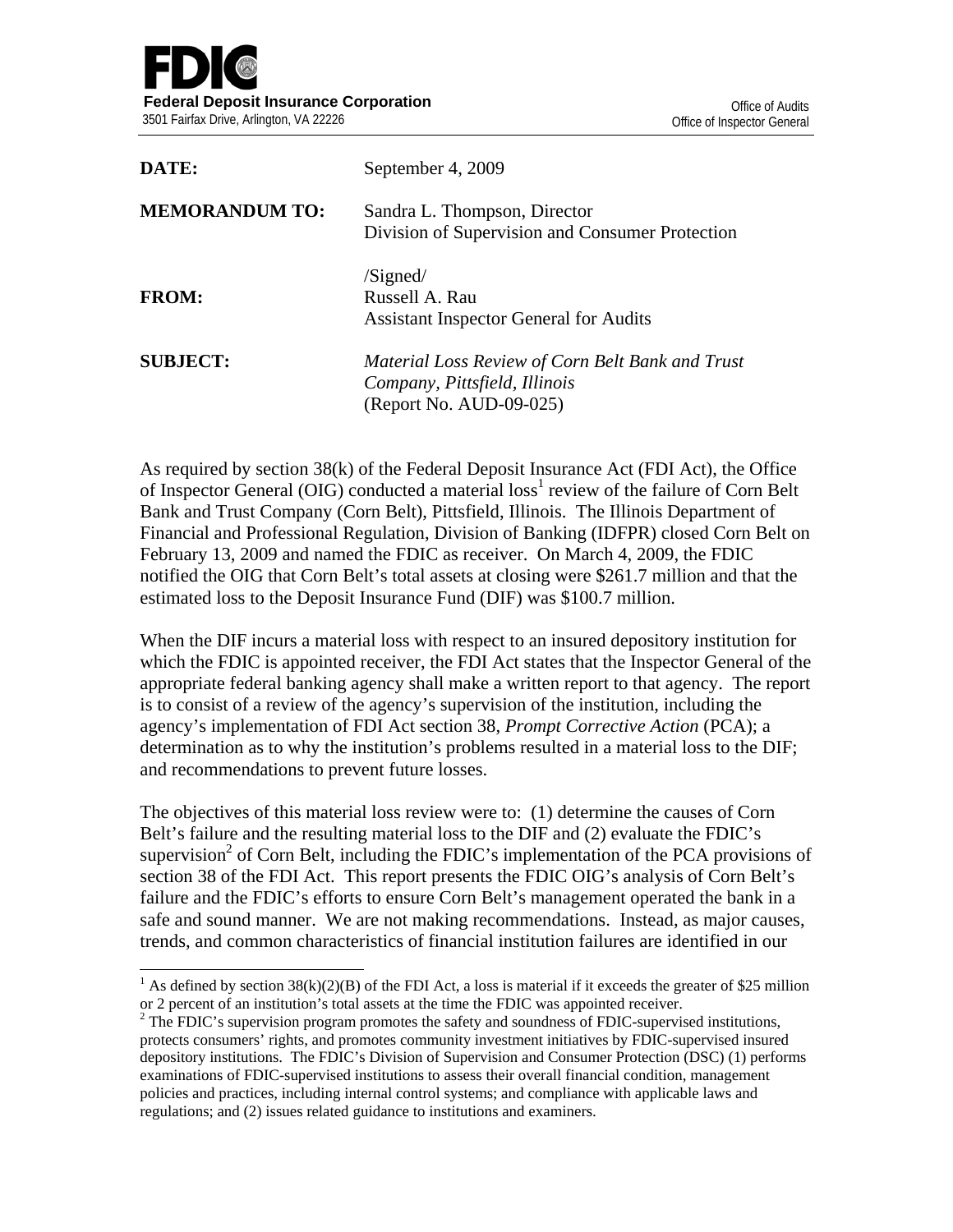reviews, we will communicate those to management for its consideration. As resources allow, we may also conduct more in-depth reviews of specific aspects of the FDIC's supervision program and make recommendations, as warranted. Appendix 1 contains details on our objectives, scope, and methodology; Appendix 2 contains a glossary of terms; Appendix 4 is a comparison of informal and formal action provisions; and Appendix 5 contains a list of acronyms used in the report.

#### BACKGROUND

Established in 1946, Corn Belt was a state-chartered nonmember savings bank. The institution had three locations, consisting of a main office in Pittsfield, Illinois (located approximately 100 miles north of St. Louis, Missouri), and two full-service branches in Jacksonville, Illinois, and Clayton, Missouri. Corn Belt was controlled by a local family since 1973. The President and Chairman of Corn Belt, who was a member of this family, owned over 90 percent of the stock in Corn Belt Bancorp, Inc., a one-bank holding company that owned the institution, with no other subsidiaries or affiliates. Much of Corn Belt's lending was in real estate, particularly farm loans in the swine industry and commercial real estate (CRE) loans, and construction and industrial (C&I) loans. In addition, the institution operated a small trust department. Table 1, below, summarizes key financial measures related to Corn Belt in the years prior to its failure.

| <b>Financial Measure</b>                | Dec-08    | Dec-07    | <b>Dec-06</b> | $Dec-05$  | Dec-04    | $Dec-03$  |
|-----------------------------------------|-----------|-----------|---------------|-----------|-----------|-----------|
| Total Assets (\$000s)                   | \$260,201 | \$337,011 | \$314,722     | \$283,573 | \$186,004 | \$146,424 |
| Total Deposits (\$000s)                 | \$233,788 | \$284,950 | \$271,104     | \$239,025 | \$151,763 | \$127,374 |
| Total Loans (\$000s)                    | \$199,366 | \$268,676 | \$254,691     | \$233,568 | \$148,047 | \$114,438 |
| Net Loan Growth Rate                    | $-28.82%$ | 5.23%     | 8.57%         | 57.98%    | 29.45%    | 17.90%    |
| Tier 1 Leverage Capital Ratio (%)       | 2.94      | 8.06      | 8.19          | 8.24      | 7.77      | 8.22      |
| Return on Assets (%)                    | $-5.79$   | 0.76      | 1.33          | 1.52      | 1.91      | 1.80      |
| Loan Mix (% of Avg. Gross Loans)        |           |           |               |           |           |           |
| All Loans Secured by Real Estate        | 71.32%    | 68.08%    | 70.88%        | 74.11%    | 72.70%    | 70.73%    |
| <b>Construction and Development</b>     | 8.44%     | 4.01%     | 4.97%         | 2.46%     | 1.57%     | 1.75%     |
| CRE - Nonfarm/nonresidential            | 24.71%    | 24.78%    | 25.97%        | 25.57%    | 15.53%    | 14.12%    |
| Family Residential - with Home          | 9.45%     | 10.49%    | 12.35%        | 12.84%    | 15.12%    | 13.94%    |
| <b>Equity and Multifamily Loans</b>     |           |           |               |           |           |           |
| Farmland                                | 28.72%    | 28.79%    | 27.59%        | 33.23%    | 40.49%    | 40.93%    |
| C&I Loans                               | 22.94%    | 25.60%    | 23.37%        | 18.71%    | 17.18%    | 18.05%    |
| <b>Funding</b>                          |           |           |               |           |           |           |
| Net Loans/Deposits                      | 80.31%    | 92.57%    | 92.46%        | 96.60%    | 96.30%    | 88.64%    |
| Core Deposits/Average Assets            | 36.44%    | 27.98%    | 23.90%        | 36.09%    | 53.37%    | 60.30%    |
| <b>Brokered Deposits/Average Assets</b> | 42.62%    | 48.39%    | 54.95%        | 39.53%    | 19.46%    | 11.12%    |
| <b>Examination Information</b>          |           |           |               |           |           |           |
| Date of Examination                     | 09/29/08  | 11/26/07  | 12/11/06      | 12/12/05  | 08/02/04  | 07/14/03  |
| <b>Component and Composite Ratings</b>  | 555554/5  | 343333/3  | 233232/3      | 223232/2  | 222222/2  | 233222/3  |

**Table 1: Financial Condition of Corn Belt in the Years Prior to its Failure** 

Source: Uniform Bank Performance Reports (UBPR) and Reports of Examination (ROE) for Corn Belt.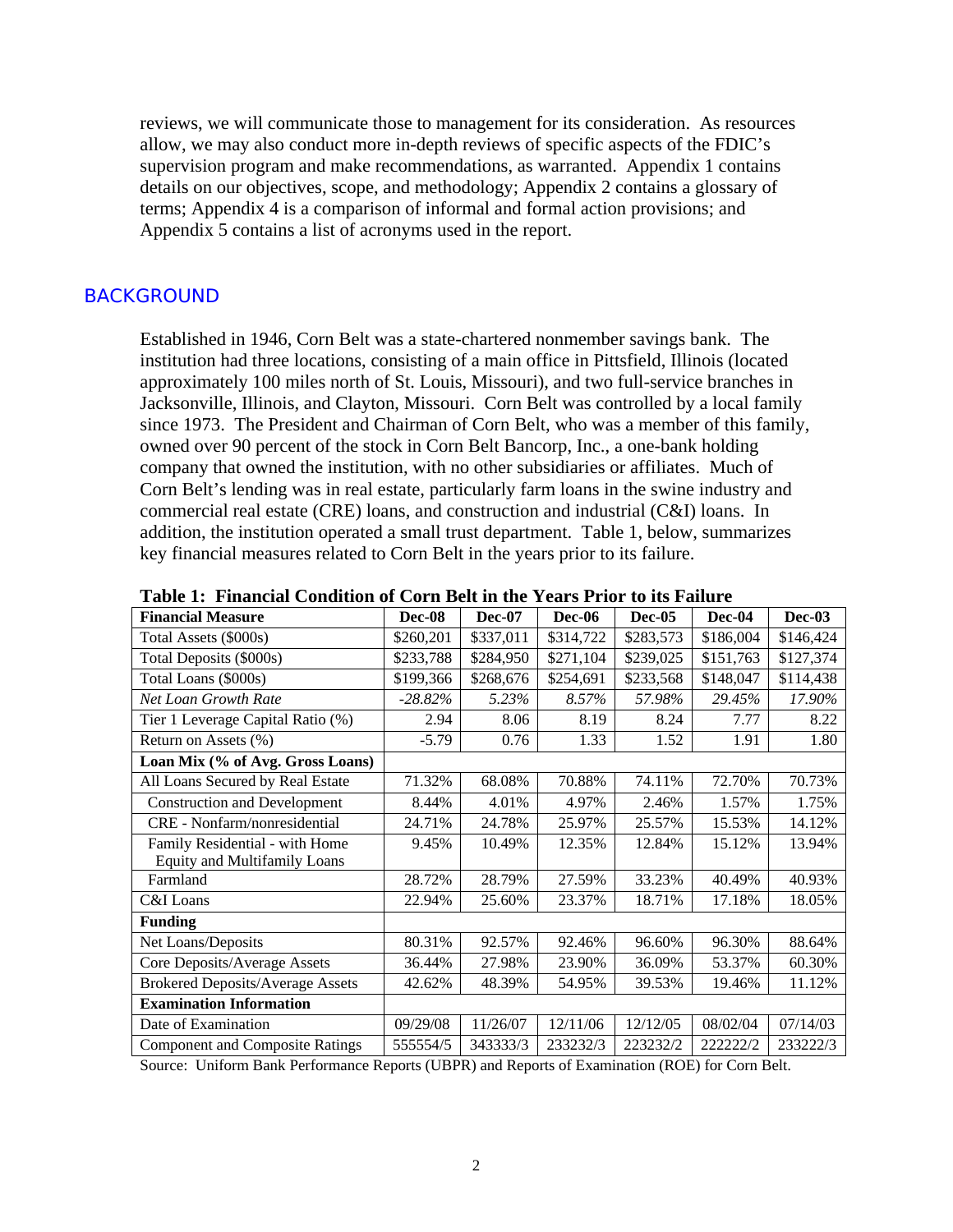#### CAUSES OF FAILURE AND MATERIAL LOSS

Corn Belt failed because its board of directors (Board) and management did not implement adequate risk management practices, particularly in the areas of loan underwriting and credit administration, during a period of rapid growth in its loan portfolio from 2003 through 2005. In particular, Corn Belt did not effectively manage key risks in its loan portfolio, including individual credit concentrations and loans with high loan-to-value (LTV) ratios, or implement an effective loan grading system and methodology for computing an adequate allowance for loan and lease losses (ALLL). Further, Corn Belt relied heavily on non-core funding sources, especially brokered deposits, to fuel growth in its loan portfolio without establishing adequate risk mitigation controls. The FDIC and IDFPR examiners repeatedly expressed concern about Corn Belt's high-risk practices in these areas in the years leading up to its failure. However, the actions taken by Corn Belt's Board and management to address examiner concerns were not adequate. As economic conditions declined, significant asset deterioration occurred due to the institution's weak risk management practices. The associated losses and additional ALLL provisions quickly depleted capital and earnings while significantly impairing the institution's liquidity position. On February 13, 2009, Corn Belt was closed because it did not have sufficient capital.

#### **Rapid Growth Without Adequate Risk Management**

During 2003 through 2005, Corn Belt increased its loan portfolio at a pace that significantly exceeded both the institution's peer group and its own internal growth plans. Figure 1, on the following page, illustrates the rapid growth of Corn Belt's loan portfolio relative to its peer group during this period. Examiners expressed concern during the July 2003 examination that rapid growth in Corn Belt's loan portfolio, together with pervasive risk management weaknesses, described later in this report, presented significant risk to the future quality of Corn Belt's assets. In the April 2004 response to examiner concerns, Corn Belt's Board approved a written growth plan containing what the examiners determined to be "reasonable parameters." However, Corn Belt increased its loan portfolio in 2004 and 2005 at a rate that far exceeded those parameters.

During the December 2005 examination, examiners again expressed concern that Corn Belt's poor strategic planning and growth management could lead to serious future problems. Although Corn Belt curbed its loan growth considerably starting in 2006, the poor risk management practices that plagued the institution during its critical growth period did, in fact, result in serious asset quality problems in the years that followed when economic conditions worsened.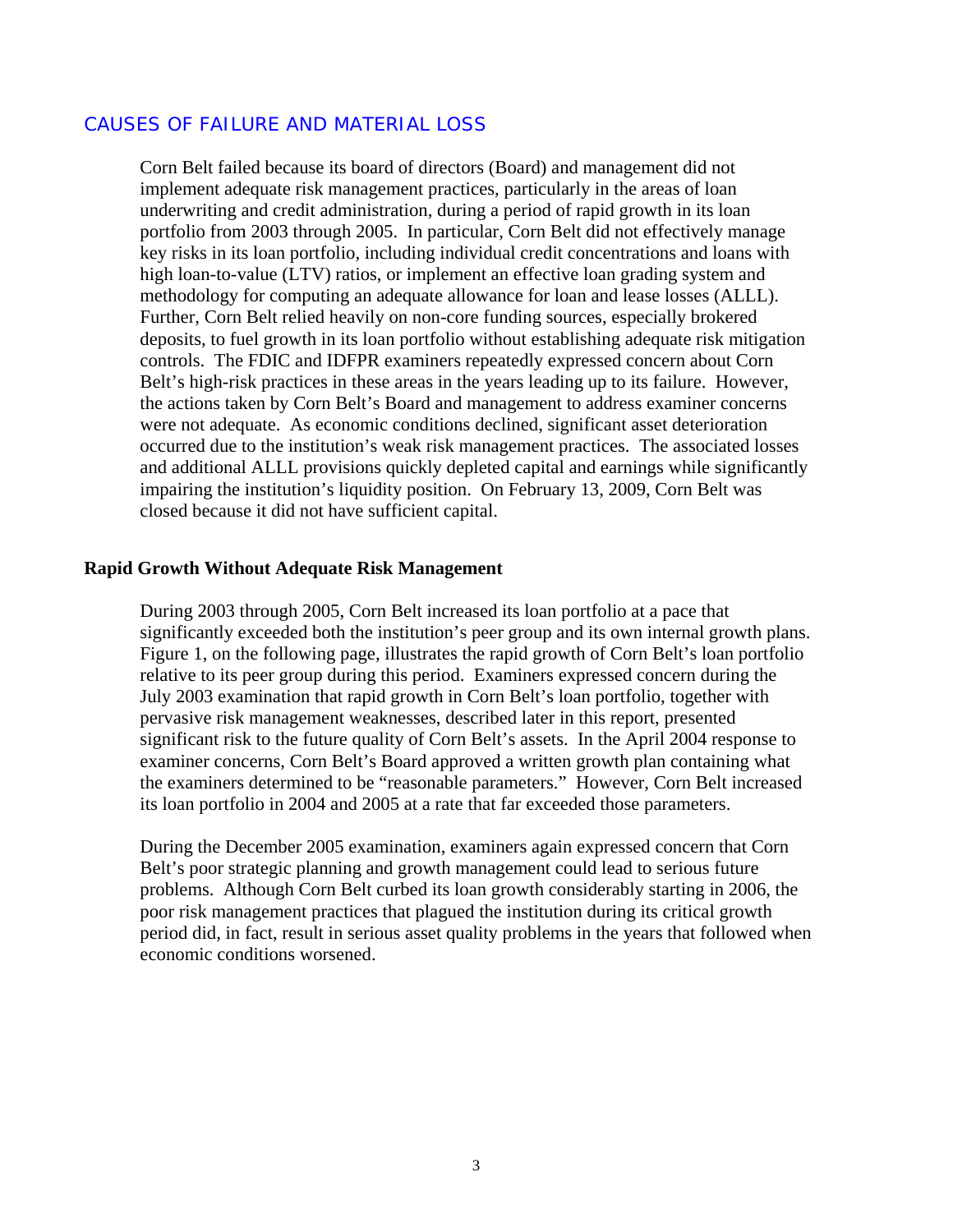

 **Figure 1: Annual Growth of Corn Belt's Loan Portfolio Relative to Peers' Growth** 

Source: OIG Analysis of UBPRs for Corn Belt.

Summarized below are the more salient weaknesses in Corn Belt's risk management practices that contributed to the institution's failure.

**Loan Underwriting and Credit Administration.** Corn Belt's loan portfolio consisted of a complex mix of construction, commercial, and agricultural loans that required a sustained level of effort to adequately underwrite and monitor the loans. Weaknesses in Corn Belt's loan underwriting and credit administration practices, particularly during the 2003 and 2005 examinations, were a significant contributing factor to the asset quality problems that examiners began to identify at the 2007 examination.

With the exception of the August 2004 examination, every examination conducted from 2003 until the institution's failure identified pervasive loan underwriting and credit administration deficiencies. Such deficiencies included the lending staff's (1) failure to obtain or document sufficient financial information (e.g., financial statements, income information, cash flow statements, tax returns, and credit reports) on borrowers and (2) lack of knowledge or understanding of key borrower and/or credit relationships. For example, in 2003 examiners found that loan officers failed to obtain or document sufficient financial information on borrowers before advancing funds or at the time of renewal or extension. In the 2008 ROE, examiners stated that the majority of the exceptions involved the lack of financial information for borrowers or guarantors, primarily for those borrowers whose loans were adversely classified. When financial information was obtained, there was generally no indication that it had been reviewed or analyzed by the loan officer. Without such information, bank management could not assemble a clear picture of a borrower's financial capacity and repayment ability.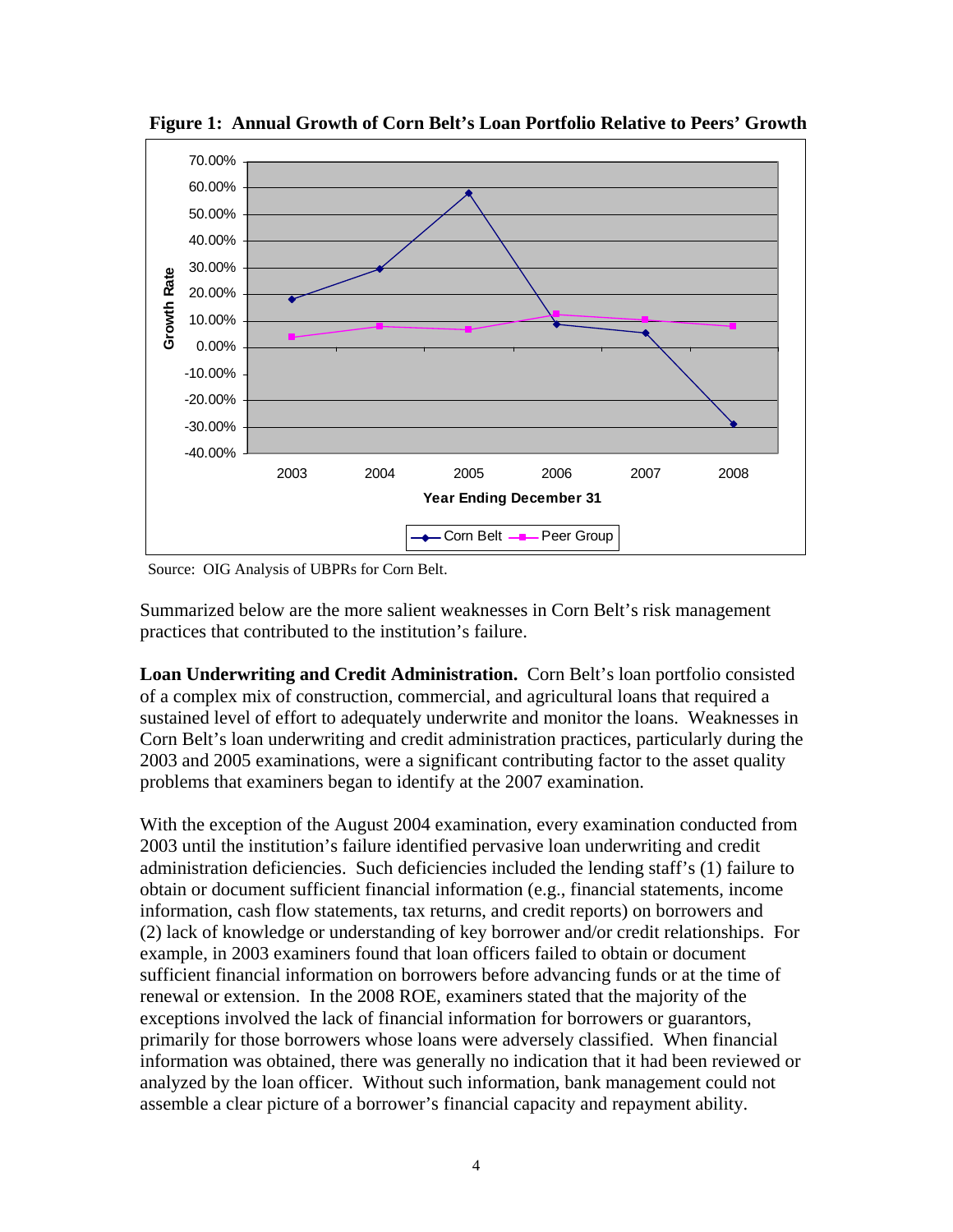Additionally, examiners expressed concern during several examinations that the institution's loan function was not adequately staffed.

Examiners also identified deficiencies in Corn Belt's loan policy in many of the examinations conducted from 2003 until the institution's failure. Deficiencies in the loan policy included inadequate guidance for charged-off loans and debt-to-income ratios. Further, examiners identified instances in which interest on loans was capitalized when the borrower was experiencing financial difficulties, which had the effect of delaying the recognition of problem loans.

According to DSC, in addition to the bank's loan underwriting and credit administration practices, management's appetite for riskier loans was another major factor contributing to the bank's asset quality problems, .

**Credit Concentrations.** In every examination that was conducted from 2003 until the institution's failure, examiners reported that Corn Belt's loan portfolio contained excessive credit concentrations<sup>3</sup> to individual borrowers. Although examiners recommended that Corn Belt take steps to reduce these concentrations and pursued formal and informal corrective actions in this regard, Corn Belt's efforts to address the concentrations were not adequate. Table 2, below, summarizes the individual concentrations identified by examiners during the last four examinations of Corn Belt.

| <b>Examination</b><br>Date | Number of<br><b>Individual</b><br><b>Concentrations</b> | <b>Combined</b><br><b>Amount of</b><br><b>Concentrations</b><br>(Millions) | Percentage<br>of Total<br>Loan<br>Portfolio | Percentage<br>of Tier 1<br>Capital | Amount<br><b>Classified</b><br>(Millions) | <b>Amount</b><br>of Special<br><b>Mention</b><br>Loans<br>(Millions) |
|----------------------------|---------------------------------------------------------|----------------------------------------------------------------------------|---------------------------------------------|------------------------------------|-------------------------------------------|----------------------------------------------------------------------|
| 12/12/05                   | <sub>0</sub>                                            | \$92.7                                                                     | 45%                                         | 432%                               | \$0.0                                     | \$40.2                                                               |
| 12/11/06                   | h                                                       | \$102.1                                                                    | 39%                                         | 410%                               | \$9.2                                     | \$12.0                                                               |
| 11/26/07                   |                                                         | \$112                                                                      | 35%                                         | 410%                               | \$8.6                                     | \$0.0                                                                |
| 09/29/08                   | 6                                                       | \$85.8                                                                     | 35%                                         | 1,071%                             | \$53.5                                    | \$2.5                                                                |

**Table 2: Summary of Credit Concentrations in Corn Belt's Loan Portfolio** 

Source: OIG Analysis of FDIC and IDFPR ROEs.

At the September 2008 examination, examiners determined that three individual concentrations accounted for \$21.8 million in loans classified substandard and \$10.5 million in loans classified loss. These same three concentrations represented 39 percent of Corn Belt's total loan classifications during this examination. Examiners concluded that the dramatic increase in classified loans identified in the September 2008 examination resulted from deteriorating financial positions and questionable collateral values. In many instances, examiners noted that credits were performing marginally or had only modest cash flows. Other credits were considered borderline during the previous examination, but the economic downturn magnified weaknesses in several borrowers' cash flows and balance sheets.

<sup>&</sup>lt;sup>3</sup> For purposes of this discussion, credit concentrations are obligations of 25 percent or more of Tier 1 Capital to an individual borrower, small interrelated group of individuals, single repayment source, or individual project.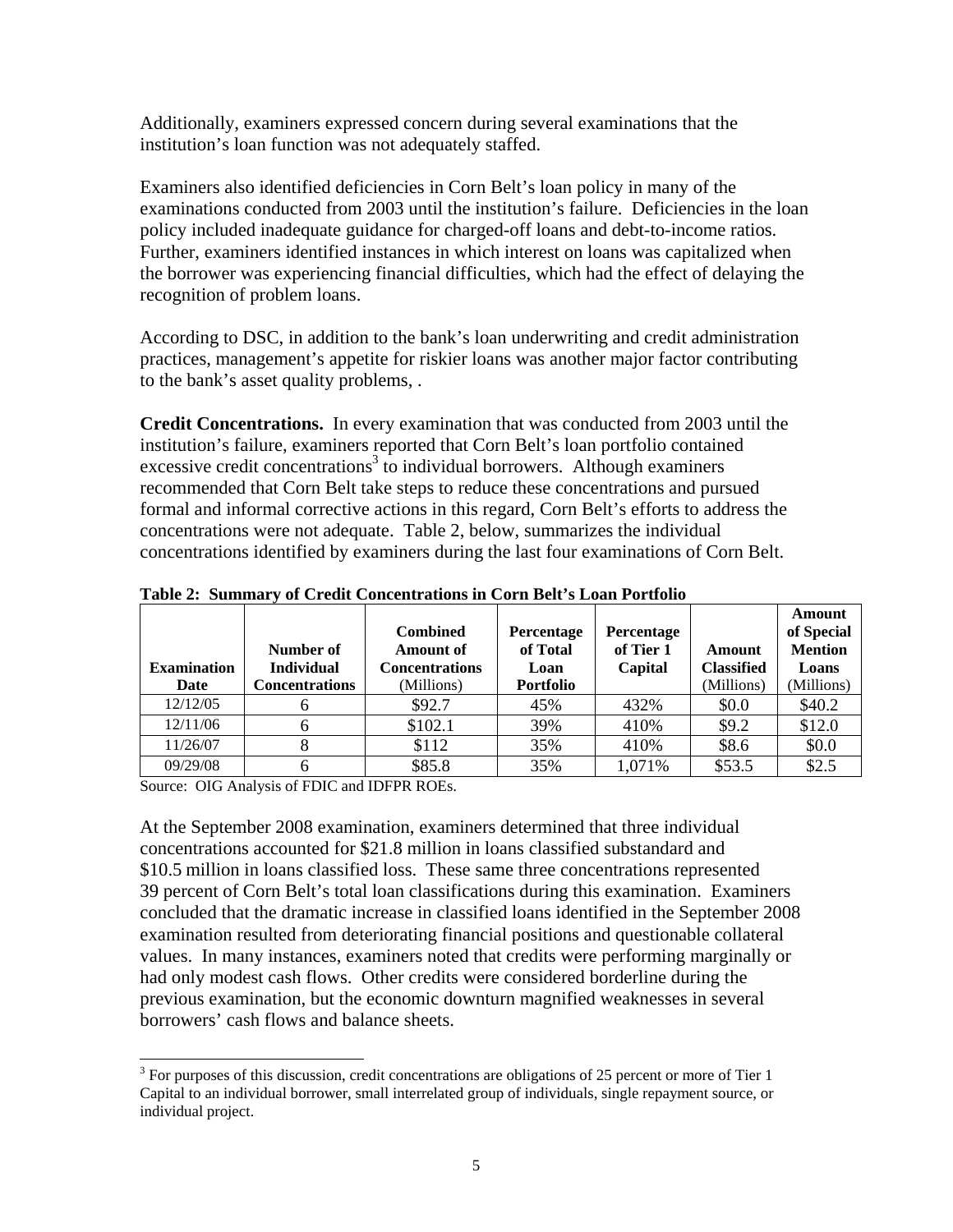**Loans with High LTV Ratios.** In every examination conducted from June 2003 to the institution's failure, examiners identified numerous loans with LTV ratios that were well in excess of limitations recommended in supervisory guidance.<sup>4</sup> In one case, a high LTV loan was held by a borrower that had been identified as an individual credit concentration. Examiners reported that the high LTV ratios exposed Corn Belt to significant risk. Examiners also noted that reports submitted to Corn Belt's Board regarding the number and amount of high LTV loans were often inaccurate because the reports did not include all high LTV loans. The inaccurate reports hindered Corn Belt's ability to effectively manage risks associated with the high LTV loans. DSC stated that even with accurate reports on high LTV loans, another significant issue was management's high risk tolerance in booking these loans.

**Loan Grading and ALLL.** During the November 2007 examination, examiners identified significant differences between their assessment of the quality of Corn Belt's loans and the grades assigned by Corn Belt's internal loan grading system. Such weaknesses can, and did, result in a failure to recognize actual losses and in an underfunded ALLL and provision for probable losses. The examiners recommended that management perform a complete re-evaluation of all loan grades within the portfolio to ensure that the ALLL was adequately funded.

During the September 2008 examination, examiners identified a significant amount of classified loans that had not been properly graded by Corn Belt's internal loan grading system, resulting in a greatly underfunded ALLL. A total of 41 relationships, with loans totaling \$60.5 million, were classified by examiners during the September 2008 examination but had been identified as acceptable or better by Corn Belt's management. Examiners concluded that Corn Belt's procedures for the early identification of problem or deteriorating credits and for grading loans were wholly ineffective. Table 3, on the following page, summarizes examiner classifications of Corn Belt's loans in the years leading to the institution's failure.

 4 Part 365 of the FDIC Rules and Regulations, Appendix A (*Interagency Guidelines for Real Estate Lending Policies*) provides, in part, that the aggregate amount of all loans in excess of the supervisory LTV limits should not exceed 100 percent of total capital. In addition, within the aggregate limit, total loans exceeding the supervisory limits for commercial, agricultural, multifamily or other non-1-4 family residential properties should not exceed 30 percent of total capital. Corn Belt regularly exceeded both thresholds.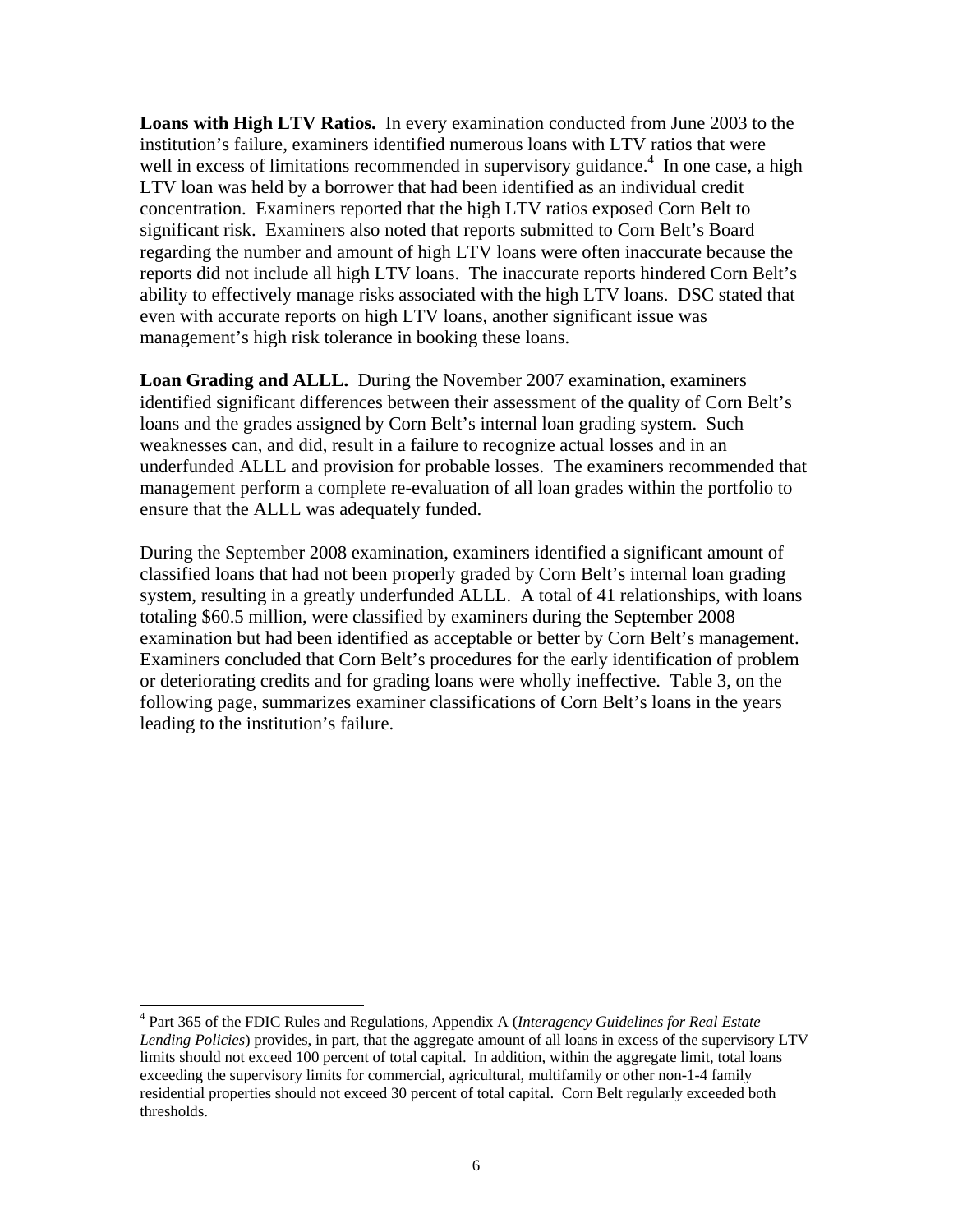|                            | <b>Asset Quality</b><br>(Dollars in Thousands)  |                 |          |                                                   |                                                                      |                     |  |
|----------------------------|-------------------------------------------------|-----------------|----------|---------------------------------------------------|----------------------------------------------------------------------|---------------------|--|
|                            | <b>Assets Adversely Classified by Examiners</b> |                 |          |                                                   |                                                                      | <b>ALLL Amounts</b> |  |
| <b>Examination</b><br>Date | Substandard                                     | <b>Doubtful</b> | Loss     | <b>ALLL</b><br>Computed<br>by Corn<br><b>Belt</b> | Increase in<br><b>ALLL</b><br><b>Computed by</b><br><b>Examiners</b> |                     |  |
| 07/14/03                   | \$8,961                                         | \$0             | \$14     | \$8,975                                           | \$1,045                                                              | \$800               |  |
| 08/02/04                   | \$3,439                                         | \$0             | \$19     | \$3,458                                           | \$1,576                                                              | \$0                 |  |
| 12/12/05                   | \$3,405                                         | \$0             | \$271    | \$3,676                                           | \$2,184                                                              | \$595               |  |
| 12/11/06                   | \$22,775                                        | \$0             | \$312    | \$23,087                                          | \$3,320                                                              | \$700               |  |
| 11/26/07                   | \$25,931                                        | \$0             | \$1,956  | \$27,887                                          | \$4,881                                                              | \$1,800             |  |
| 09/29/08                   | \$70,989                                        | \$0             | \$13,354 | \$84,343                                          | \$5,107                                                              | \$19,611            |  |

#### **Table 3: Corn Belt's Adversely Classified Assets and ALLL**

Source: FDIC and IDFPR ROEs.

In addition to noting weaknesses in Corn Belt's loan grading system, examiners noted deficiencies in Corn Belt's ALLL methodology in every examination conducted from 2003 until the institution's failure. Specifically, later examinations identified that Corn Belt's ALLL practices did not comply with the 2006 *Interagency Policy Statement on the Allowance for Loan and Lease Losses (ALLL) and Questions and Answers on Accounting*  for Loan and Lease Losses (2006 ALLL Policy Statement).<sup>5</sup> The rapid deterioration in Corn Belt's loan portfolio underscores the importance of appropriately estimating the ALLL in order to ensure an accurate representation of earnings and to provide for adequate capital levels.

#### **Reliance on Non-Core Funding**

Corn Belt's heavy reliance on non-core funding  $6$  to support its rapid loan growth was a contributing factor in the institution's failure. At the time of Corn Belt's July 2003 examination, examiners noted that Corn Belt's liquidity position was only "marginally adequate" because over half of the institution's deposits had been obtained from brokers and a deposit listing service. Examiners recommended that Corn Belt's Board revise its policy limit on the amount of deposits that the institution could obtain from national markets and take steps to reduce its dependency on non-core funding. However, Corn Belt advised examiners in 2003 that the institution would continue to pursue a wholesale funding strategy because obtaining funds from national markets was considered more cost-efficient than obtaining funds from local markets. Without a limit on the amount of non-core funding that Corn Belt could obtain from national markets, Corn Belt used brokered deposits to increase its loan portfolio during 2004 and 2005, elevating the institution to the 99th percentile of its peer group with respect to its net non-core funding

<sup>&</sup>lt;sup>5</sup><br>Under the 2006 ALLL Policy Statement, institutions are expected to have controls in place to consistently determine their ALLL in accordance with Generally Accepted Accounting Principles (GAAP), the institution's stated policies and procedures, management's best judgment, and relevant supervisory guidance.<br><sup>6</sup> Corn Belt's non-core funding sources consisted principally of brokered deposits. A deposit listing service

and Federal Home Loan Bank (FHLB) borrowings were also used.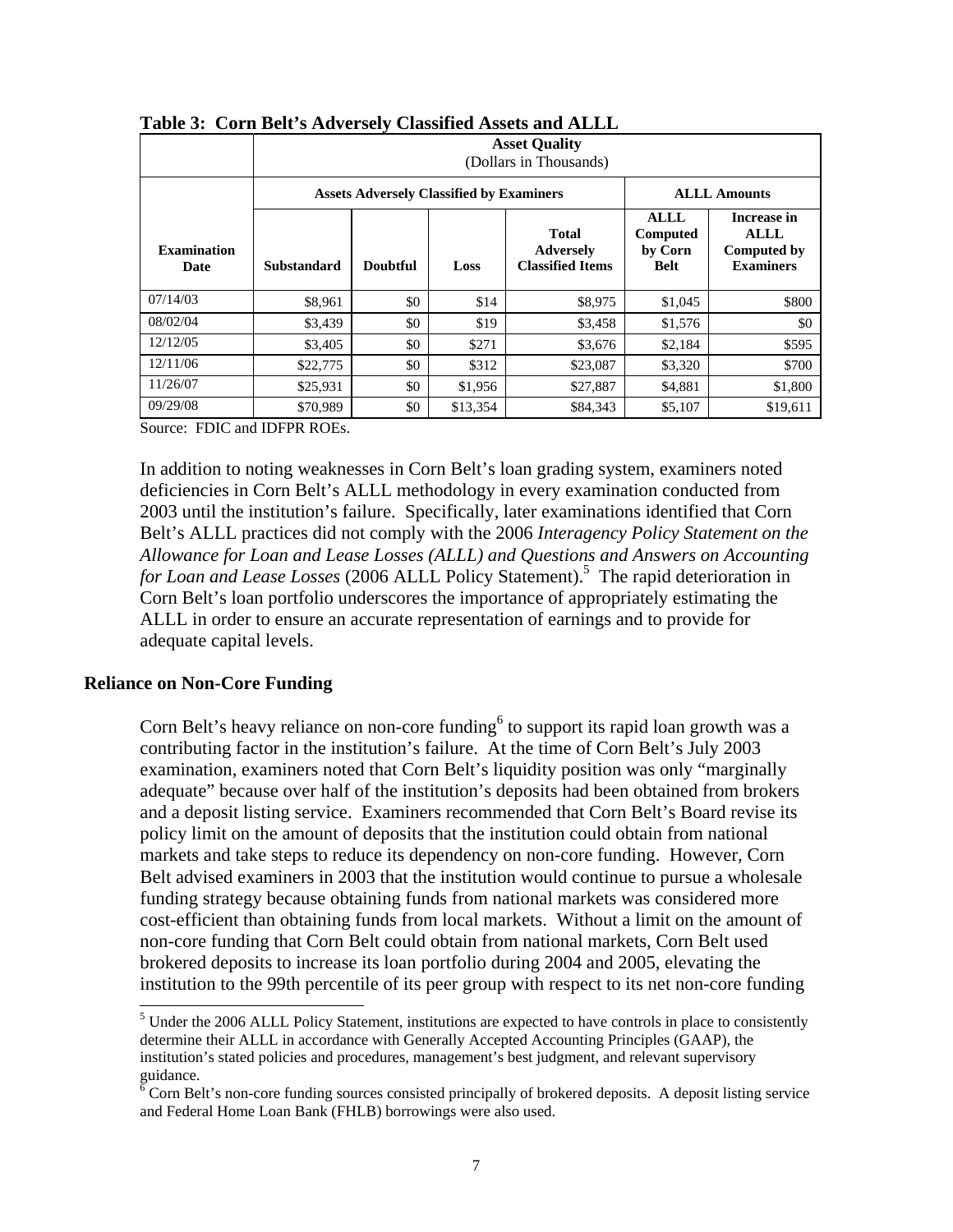dependence. Figure 2, below, illustrates Corn Belt's reliance on brokered deposits during its rapid growth period compared to the growth of its peers.



 **Figure 2: Corn Belt's Brokered Deposits Relative to Peers' Brokered Deposits** 

Source: OIG Analysis of UBPRs for Corn Belt.

During the December 2005 examination, examiners made several recommendations to improve Corn Belt's liquidity risk profile. Among other things, examiners recommended that Corn Belt diversify its funding sources and develop a contingency funding plan to prepare for the possibility that the institution would fall below the "well capitalized" category for PCA purposes. Given Corn Belt's reliance on brokered deposits, maintaining a "well capitalized" position was critically important because the FDIC can restrict the use of brokered deposits for institutions that fall to the "adequately capitalized" level or below. Corn Belt's Board passed a Bank Board Resolution (BBR) on March 24, 2006, requiring the development of a plan to improve the institution's liquidity risk profile.

Although Corn Belt took some steps to reduce its liquidity risk profile based on the BBR, examiners concluded during the December 2006 examination that these efforts were not adequate and made additional recommendations to the Board for improving Corn Belt's liquidity. These recommendations related to Corn Belt adopting a plan to improve its management of liquidity risk and developing the plan in consideration of the following examination comments:

- Develop an internal audit function to cover the liquidity area.
- Establish more conservative limits for national market deposits.
- Ensure the liquidity ratio is being calculated according to the guidelines in the bank's asset, liability, and liquidity management policy.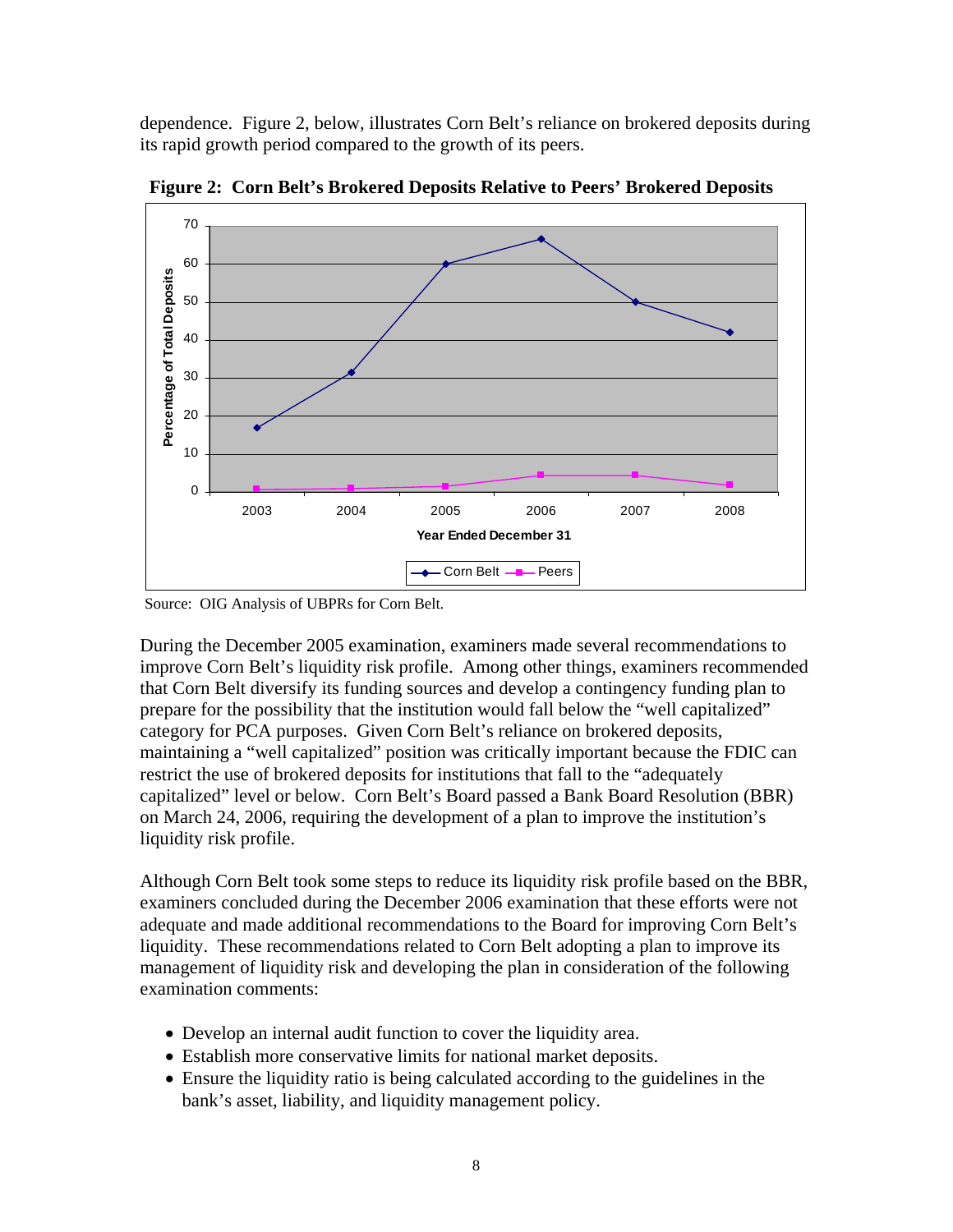- Include appropriate discussions in the Asset/Liability Committee and board minutes when the bank is operating outside of established benchmarks.
- Improve generation of core deposit base.

Based on the results of the December 2006 examination, the FDIC entered into a Memorandum of Understanding (MOU) with Corn Belt on April 2, 2007. The MOU required, among other things, that Corn Belt develop a plan to improve the institution's liquidity position and to reduce its dependence on volatile liabilities to fund loans and long-term assets. In the November 2007 examination, examiners noted that Corn Belt had taken some action to address the liquidity provisions of the MOU; however, the institution continued to operate without a satisfactory liquidity position due to its leveraged funding strategy of using brokered deposits and wholesale borrowings to fund aggressive loan growth. Of particular note, examiners reported that Corn Belt had reduced the amount of its brokered deposits but that it also increased its use of an Internet deposit listing service to obtain funding that had characteristics similar to those of brokered deposits.

Based on the results of the November 2007 examination, the FDIC entered into another MOU with Corn Belt on March 20, 2008 that again required Corn Belt to develop a plan to improve its liquidity position and reduce its dependence on volatile funding. However, during the September 2008 examination, examiners found that Corn Belt's liquidity position was critically deficient and continued to be strained by an overreliance on brokered deposits. Examiners also identified serious asset quality problems in Corn Belt's loan portfolio. The resulting large loss provision caused Corn Belt's capital position to fall from "well capitalized" to "significantly undercapitalized" for PCA purposes. Accordingly, Corn Belt was prohibited from accepting, renewing, or rolling over brokered deposits.

Corn Belt's Chief Financial Officer advised examiners during the September 2008 examination that the institution's liquidity position had become critical and that the institution's sources of liquidity would likely be exhausted by January 2009. The FDIC issued a Cease and Desist Order (C&D) on December 31, 2008 that required Corn Belt to cease and desist from various actions, including operating with inadequate liquidity in light of the bank's asset and liability mix. The C&D stipulated that within 30 days, Corn Belt was to adopt a written contingency funding plan, acceptable to both the FDIC and IDFPR, that identified sources of liquid assets to meet the bank's contingency funding needs over time horizons of 1, 2, and 3 months. However, the institution was already at serious risk of failure at that time.

#### **Attention to Examiners' Concerns**

During the July 2003 examination, examiners identified and reported a number of concerns that they determined could lead to serious future financial problems at the institution. Such concerns included rapid loan growth without adequate underwriting and credit administration, excessive individual credit concentrations, loans with high LTV ratios, weak loan grading and ALLL practices, and a heavy reliance on non-core funding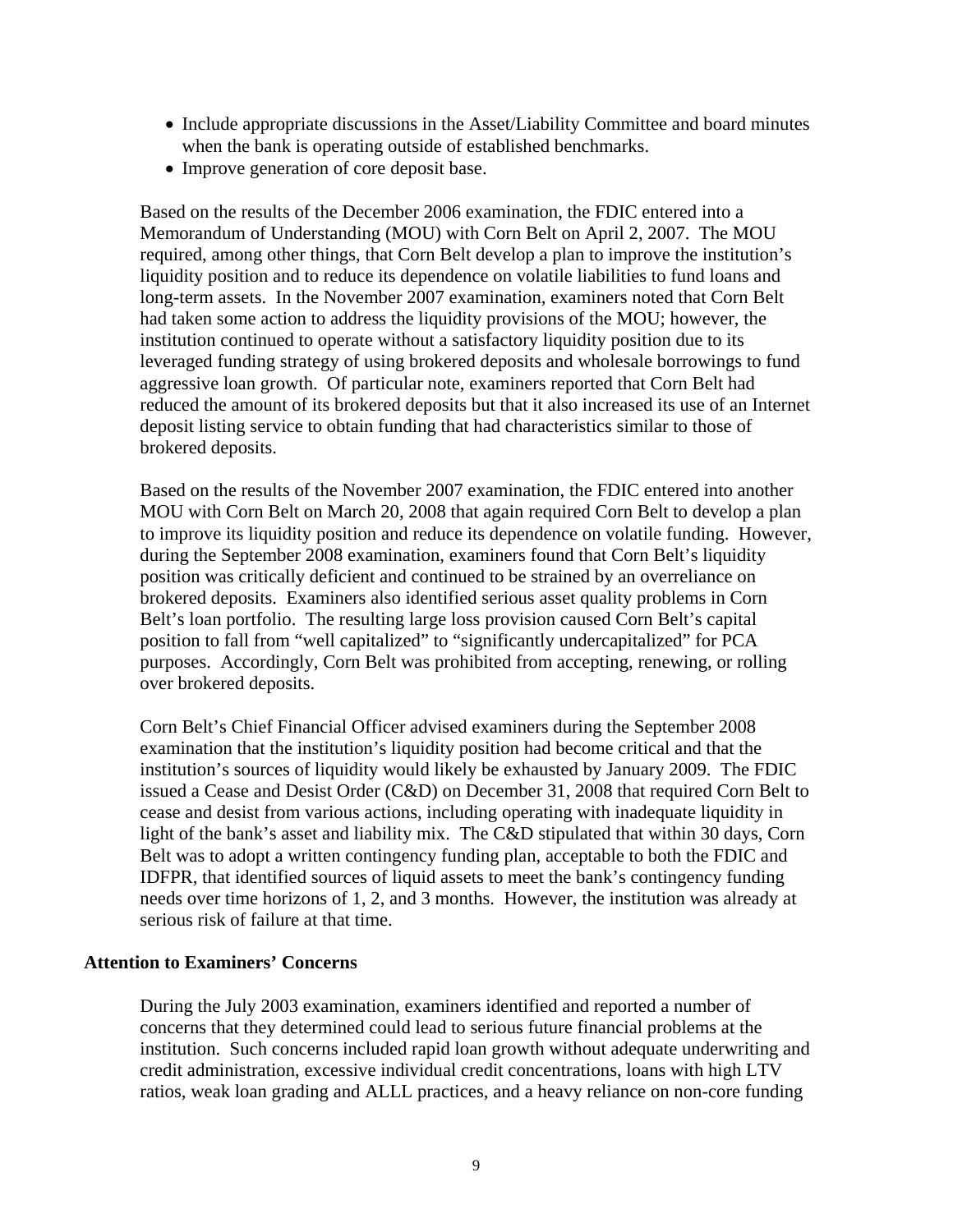sources. In the years that followed, examiners repeatedly reported that Corn Belt was not taking adequate action to address these concerns. Examiners communicated these concerns to Corn Belt's Board and management through ROEs, recommendations, suggestions, and formal and informal corrective actions. The ineffectiveness of Corn Belt's actions to address examiner concerns was a contributing factor in the institution's failure.

As previously discussed, examiners consistently recommended that Corn Belt diversify its funding sources and develop a contingency plan to do so rather than rely on non-core deposits to fund its significant asset growth. When Corn Belt did decrease its brokered deposits, it obtained funding from an Internet deposit listing service rather than increase its core deposits. From the 2005 through 2008 examinations, Corn Belt was either slow to respond or not responsive to examiners' repeated concerns regarding individual concentrations as noted below:

- December 2005 Examination "Increased efforts are needed by management and the Board to monitor compliance with the lending policy. Management and the Board have allowed the number and outstanding balances of individual concentrations to grow dramatically despite the Loan Policy stating a goal of the bank was to diversify loans to avoid a concentration of credit to specific industries, persons, or entities. Policy guidance in this area was inadequate and warranted expansion to place appropriate limits on the number and volume of concentrations. While the Board receives a quarterly report of concentrations, management has failed to include several concentrations noted at this examination."
- December 2006 Examination "Management should formulate a plan to reduce the risk in [individual] loan concentrations…Loan Policy should be amended to include appropriate limits on the number and volume of concentrations." Corn Belt stated that management was attempting to correct this deficiency.
- November 2007 Examination "Management has exhibited inadequate risk diversification practices. Although progress has been made in decreasing the two largest relationship concentrations, the overall level of concentrations to capital was not materially different from the last examination." Corn Belt explained that reductions in concentrations did not occur as quickly as anticipated but expected reductions in two other individual concentrations.
- September 2008 Examination Management continued inadequate risk diversification practices and failed to reduce concentrations of credit. The Board entered into informal agreements that emphasized reducing credit concentrations; however, the Board was not successful in reducing the risk posed by the concentrations. Specifically, Corn Belt's plan was to reduce the concentrations by selling participations in the loans or refinancing the loans with other banks, but the bank's declining capital levels and the quality of some of the concentrations hindered the bank's plans.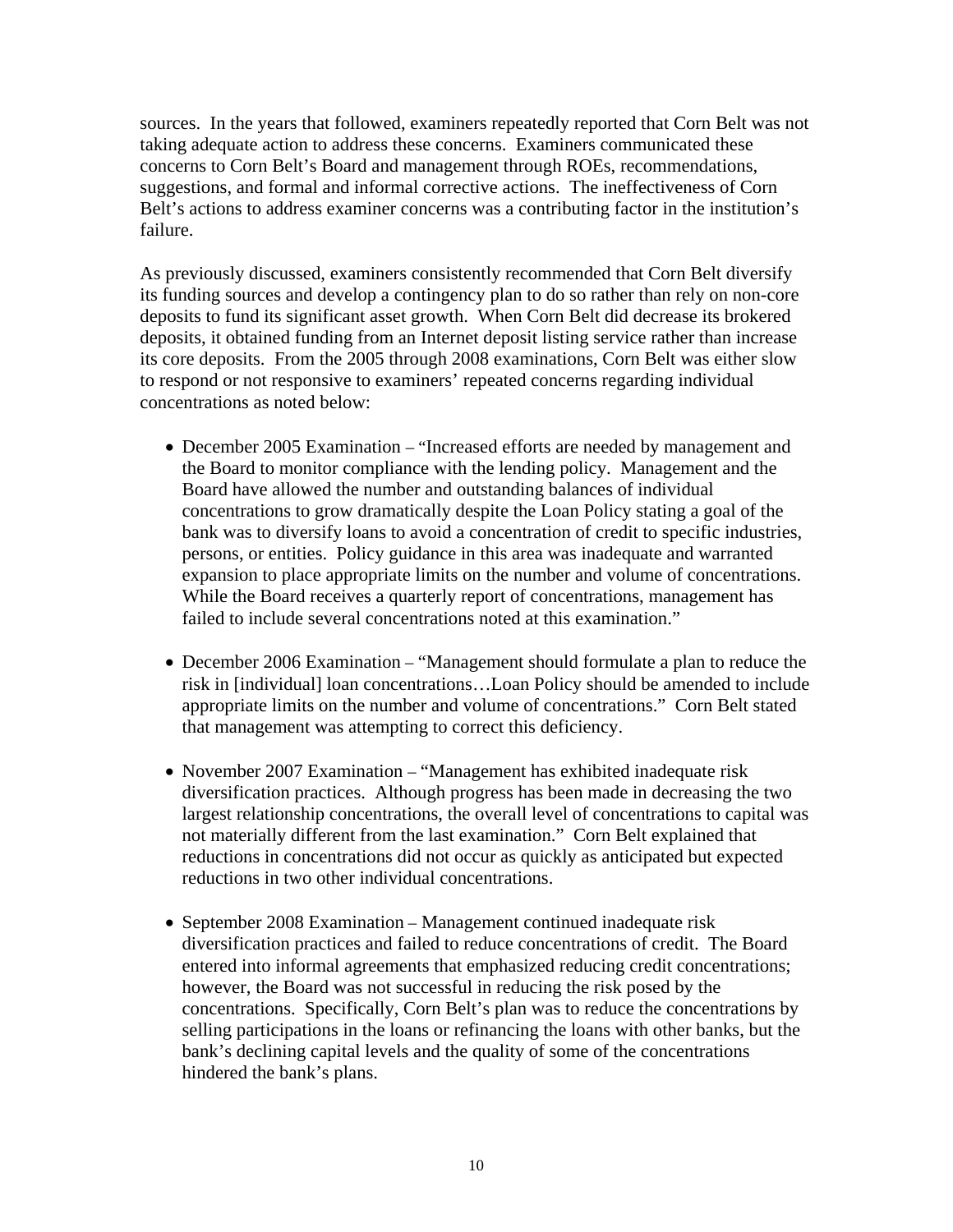Additionally, from the 2005 through 2008 examinations, examiners expressed repeated concerns in the ROEs about Corn Belt's capital:

- December 2005 Examination Examiners were concerned that Corn Belt's Total Risk-Based Capital ratio declined from 11 percent at December 31, 2004 to 10.1 percent at September 30, 2005. This decline was due to asset growth, primarily in loans. If the ratio fell below 10 percent, Corn Belt would be adversely impacted in its insurance assessment and its ability to obtain brokered deposits. Corn Belt's capital contingency plan was to increase its holding company line of credit, issue holding company stock to existing shareholders, issue additional trust-preferred securities through the holding company, and issue non-voting common stock to new shareholders. The holding company would inject funds from these sources into the bank. Management would also slow its growth if these funds could not be raised.
- December 2006 Examination Significant asset growth in the last year and the replenishment of the ALLL at this examination were the primary reasons for the decline in the capital ratios. Growth was mainly in commercial and non-residential real estate loans, which are assigned the highest risk weightings for risk-based capital purposes. "Management constantly monitors the Total Risk-Based Capital position due to the thin margin with which the bank remains in the 'wellcapitalized' category." Management's capital model for 2007 through 2009 projected 8 percent growth during 2007 and indicated that no holding company capital infusions would be necessary even though the holding company had \$2 million available on its line of credit to inject into the bank. However, bank management expected asset growth would be 10 percent in 2007.
- November 2007 Examination "Although there has not been any major change in the capital ratios, the increased severity in loan classifications, negligible forecasted earnings retention, and continued asset growth placed additional pressure on capital. Management appropriately monitors the capital ratios, in particular the Total Risk-Based Capital ratio. Management is very committed to maintaining the bank's 'well-capitalized' position because of the bank's continued reliance on brokered deposits for funding bank assets. The present earnings performance is not sufficient to augment capital. In order to prevent falling out of the 'well-capitalized' category, management has determined that a capital infusion will be necessary before year-end 2007. The holding company has proven to be a viable source of capital in the past." Corn Belt's options were to sell participations in its loans and not renew its participations in loans at another financial institution. Corn Belt agreed to develop a capital contingency plan.
- September 2008 Examination The excessive level of adversely classified assets, the severity of the classifications, and the provision required for an adequate ALLL rendered capital "significantly undercapitalized" per PCA. Earnings were not expected to support capital for some time. To maintain adequate capital ratios, management began shrinking its assets. Because its capital ratios were below PCA requirements, Corn Belt was no longer able to use brokered deposits to fund its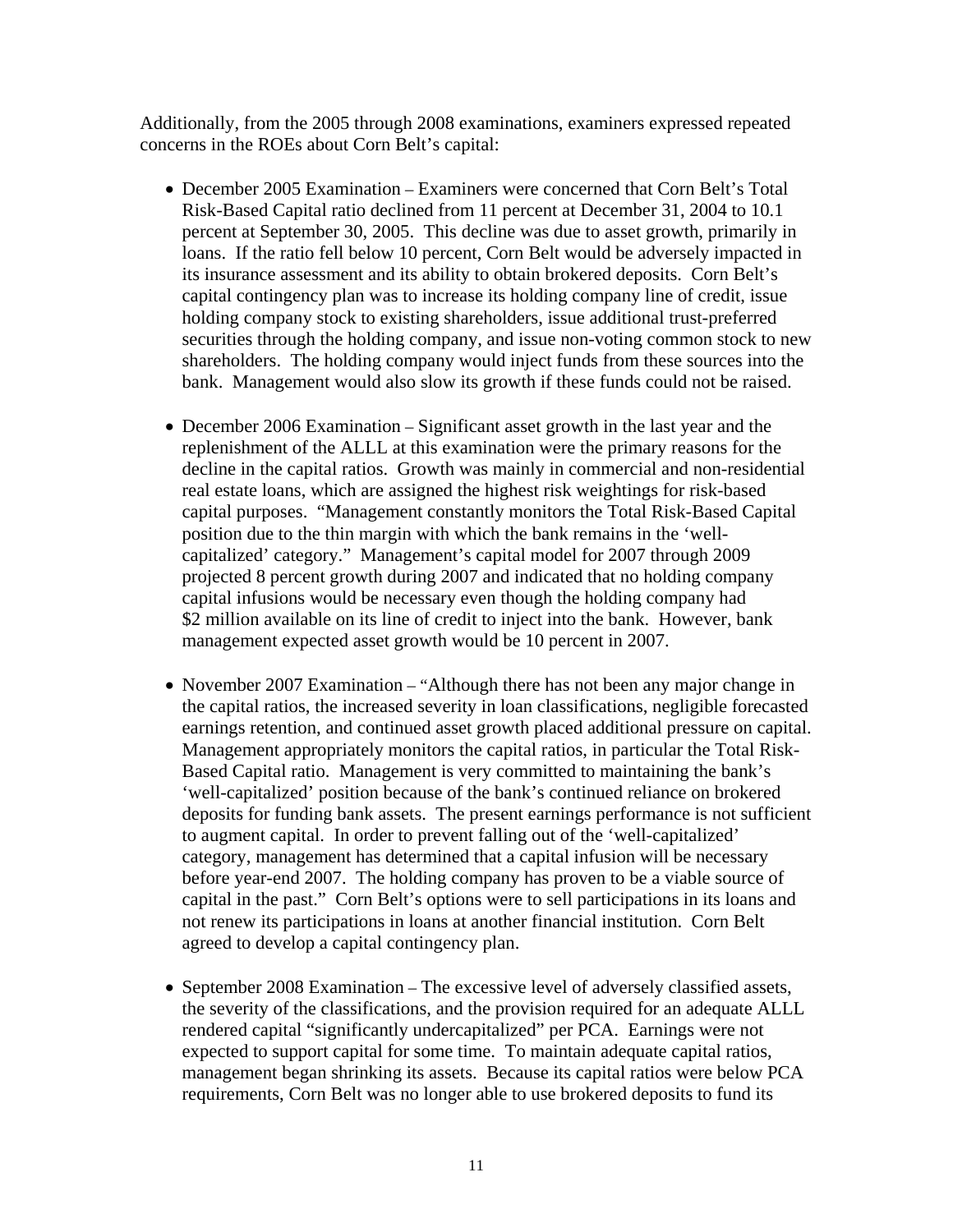growth. Corn Belt paid maturing brokered deposits by reducing the amount of federal funds sold or obtaining time deposits from an Internet listing service. Also, the Illinois Banking Act prohibited dividend payments. The holding company was no longer a source of capital due to its outstanding debt.

These repeated examination concerns demonstrate that bank management did not take adequate action to address Corn Belt's problems.

#### ASSESSMENT OF FDIC SUPERVISION

The FDIC, in conjunction with the IDFPR, provided ongoing supervision of Corn Belt through regular risk management examinations, visitations, and offsite monitoring. Examiners were actively engaged in overseeing the institution in the years before its failure and identified the key risks that ultimately caused Corn Belt to fail. Such risks included rapid loan growth without adequate underwriting and credit administration, excessive credit concentrations, loans with high LTV ratios, weak loan grading and ALLL practices, and heavy reliance on non-core funding sources. Examiners brought these risks to the attention of Corn Belt's Board and management before the risks resulted in serious financial problems.

The FDIC and IDFPR also pursued both formal and informal corrective actions when other attempts to address risks identified by examiners were unsuccessful. While such corrective actions were positive, we concluded that the FDIC could have taken earlier and more assertive actions with respect to (1) requiring Corn Belt to hold additional capital commensurate with the risk in its loan portfolio and funding strategy and (2) pursuing formal enforcement action, rather than a second MOU, when bank management had not taken adequate action on prior informal actions.

#### **Historical Snapshot of FDIC Supervision**

As reflected in Table 4, on the following page, the FDIC, in coordination with the IDFPR, conducted nine on-site examinations or visitations from 2003 until the institution's failure. Through these supervisory efforts, FDIC and state examiners identified key risks in Corn Belt's business practices. Examiners presented these risks to Corn Belt's Board and management through discussions and recommendations in ROEs. The FDIC and IDFPR also pursued informal corrective actions to address examiner concerns, including BBRs and MOUs. Following the November 2007 examination, the FDIC became increasingly concerned about the financial condition of Corn Belt and decided to conduct an unscheduled examination in September 2008. During this examination, the examiners identified serious financial problems with the institution and issued a C&D on December 31, 2008.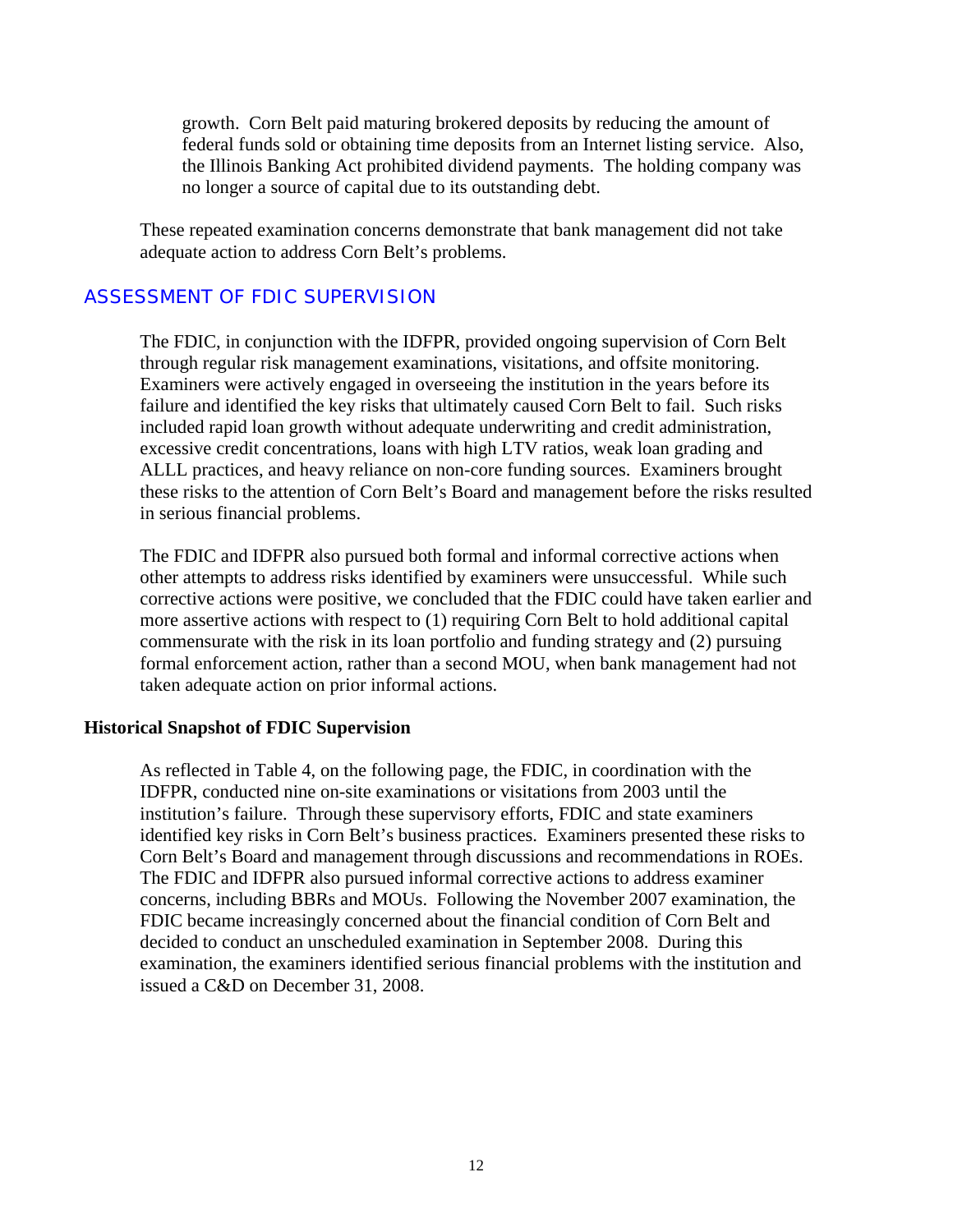|             |                           | <b>Supervisory</b> |                              | <b>Date</b>       |
|-------------|---------------------------|--------------------|------------------------------|-------------------|
| <b>Date</b> | <b>On-Site</b>            | Composite          | <b>Action As a Result of</b> | <b>Action</b>     |
|             | <b>Supervisory Effort</b> | <b>Rating</b>      | <b>Examination</b>           | <b>Terminated</b> |
| 07/14/03    | <b>FDIC</b> Examination   | 3                  | <b>BBR</b> 12/19/03          | 11/1/04           |
| 03/22/04    | Joint Visitation          | No Rating          | Not Applicable               |                   |
| 08/02/04    | Joint Examination         |                    | None                         |                   |
| 12/12/05    | <b>FDIC</b> Examination   | 2                  | BBR 3/24/06                  | 4/2/07            |
| 04/24/06    | Joint Visitation          | No Rating          | Not Applicable               |                   |
| 12/11/06    | Joint Examination         | 3                  | MOU 4/2/07                   | 3/25/08           |
| 07/11/07    | Joint Visitation          | No Rating          | Not Applicable               |                   |
| 11/26/07    | Joint Examination         |                    | MOU 3/20/08                  | 2/13/09           |
| 9/29/08     | Joint Examination         | 5                  | C&D 12/31/08                 | 2/13/09           |

**Table 4: On-Site Supervisory Efforts** 

Source: FDIC and IDFPR ROEs and Actions.

In addition to on-site examination work, the FDIC performed various off-site supervisory activities to monitor the condition of Corn Belt and its progress in addressing previously identified risks and weaknesses. For example, FDIC examiners contacted Corn Belt in 2003 and 2005 as part of the FDIC's Calling Program, which is part of the off-site supervisory program. In the Calling Program, the FDIC and Corn Belt's management discussed the general condition of the bank as to capital, asset quality, management, earnings, liquidity, and sensitivity to market risk. Further, the FDIC's case managers for Corn Belt reviewed quarterly progress reports submitted by the institution pursuant to BBRs and MOUs.

#### **OIG Assessment of FDIC Supervision**

Although the FDIC and IDFPR pursued both formal and informal corrective actions when other attempts to address risks identified by examiners were unsuccessful, we concluded that more proactive supervisory action may have influenced Corn Belt's Board and management to constrain its excessive risk taking and to take more timely and effective action in response to examiner concerns. Specifically, the FDIC could have required Corn Belt to hold a greater amount of capital or to submit a capital contingency plan sooner than had been required given the institution's high-risk profile. In addition, the FDIC could have pursued a formal enforcement action following the 2007 examination (rather than a second MOU), as a result of the institution's failure to adequately address provisions in two prior informal corrective actions – the BBR in 2006 and the MOU in 2007. By the time the FDIC issued a formal enforcement action on December 31, 2008, Corn Belt's failure was highly probable.

**Capital Adequacy.** In each of the examinations conducted from July 2003 until November 2007, Corn Belt was considered "well capitalized" for PCA purposes. However, examiners expressed concern during this period that Corn Belt's capital position was only marginally adequate because of its high-risk profile. In addition, Corn Belt's heavy dependence on brokered deposits meant that maintaining a "well capitalized" designation for PCA purposes was critically important for avoiding a potential liquidity crisis. As reflected in Table 5 which follows, Corn Belt maintained a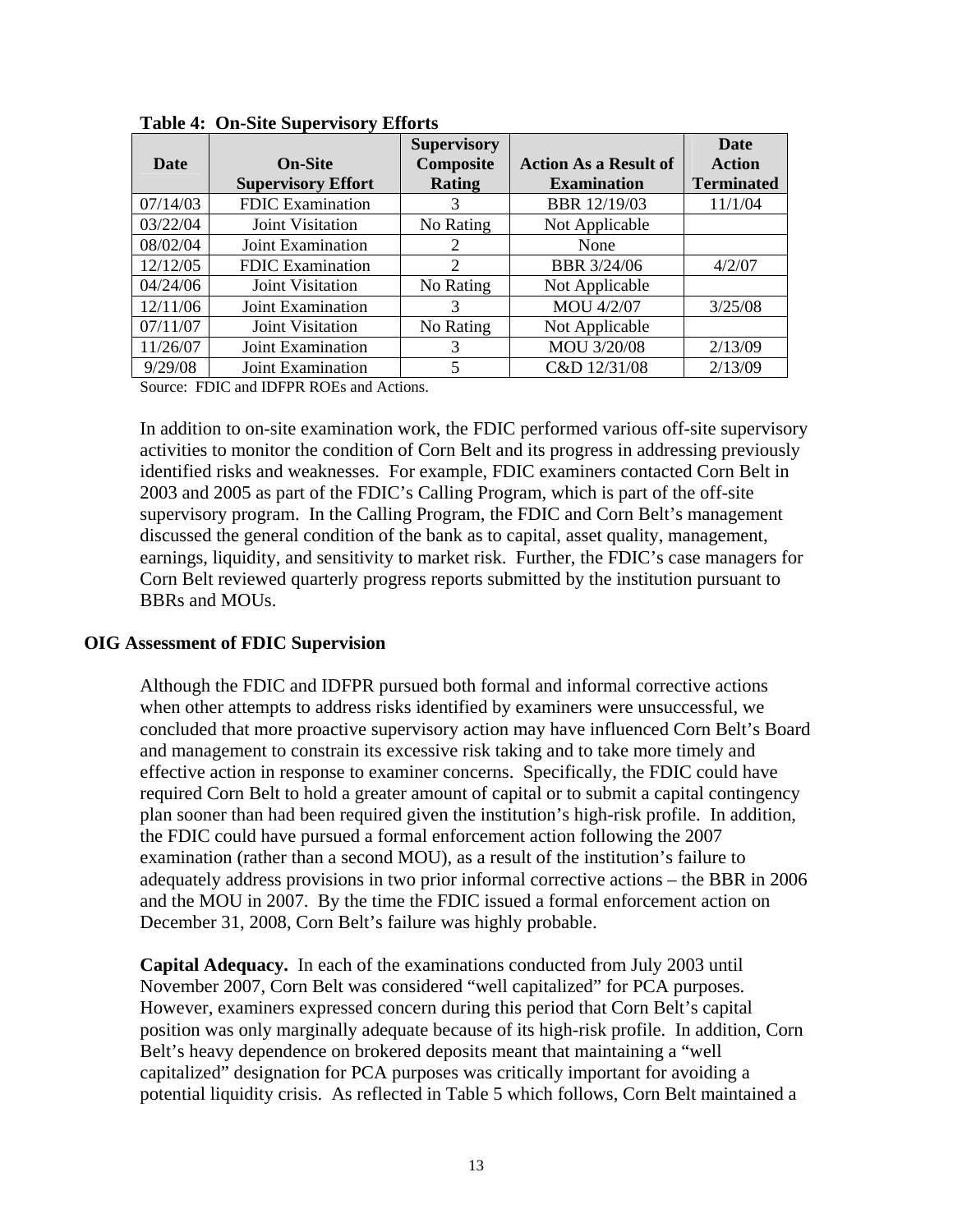Total Risk-based Capital ratio that was just above the 10-percent-minimum level for the "well capitalized" category for 2006 and 2007.

| Examination<br>Date                 | 2003   | 2004   | 2005                   | 2006   | 2007   | 2008  |
|-------------------------------------|--------|--------|------------------------|--------|--------|-------|
| Total Risk-<br><b>Based Capital</b> | 10.72% | 12.54% | $11.05\%$ <sup>*</sup> | 10.18% | 10.01% | 4.51% |

**Table 5: Corn Belt's Total Risk-Based Capital** 

Source: FDIC and IDFPR ROEs.

\* Examination comments state that Total Risk-Based Capital is 10.1%, and the *Examination Ratios* section states 11.05%.

According to DSC's *Risk Management Manual of Examination Policies*, institutions are expected to maintain capital commensurate with the nature and extent of risks to the institution and management's ability to identify, measure, monitor, and control risks. In this regard, the adequacy of capital for safety and soundness purposes may differ from minimum leverage and risk-based standards, PCA regulations, and certain other capitalbased rules. The manual also states that the minimums set forth in the leverage and riskbased capital standards apply to sound, well-run institutions and that most institutions do, and are generally expected to maintain capital levels above the minimums, based on the institution's particular risk profile. In all cases, institutions should maintain capital commensurate with the level and nature of risks to which they are exposed, including the volume and severity of adversely classified assets.

To its credit, the FDIC entered into an MOU with Corn Belt in March 2008 requiring, among other things, that the institution (1) maintain a Total Risk-based Capital ratio of at least 10 percent and (2) develop a written Capital Contingency Plan. Provisions in the March 24, 2006 BBR and the April 2, 2007 MOU did not require Corn Belt to develop a Capital Contingency Plan or maintain designated capital ratios. It was prudent for the FDIC to have taken supervisory action with respect to capital when the institution was still "well capitalized." However, requiring Corn Belt to hold additional capital during and after its rapid growth period from 2003-2005 could have provided the institution an additional cushion for absorbing losses and could have influenced the institution to reduce its excessive risk taking before serious financial problems developed. In addition, requiring Corn Belt to submit a capital contingency plan sooner than March 2008 would have elevated supervisory attention in this area and could have provided Corn Belt an additional incentive to take more effective and timely actions to address examiner concerns.

**Informal and Formal Enforcement Actions.** Informal actions to address the bank's overall risk and internal control deficiencies were not effective, and formal enforcement actions were needed earlier. After the 2006 examination, the FDIC entered into an MOU with Corn Belt on April 2, 2007 to address a number of weaknesses that had been identified and reported by examiners in prior ROEs and BBRs. During the November 2007 examination, the examiners noted that although Corn Belt had taken some action to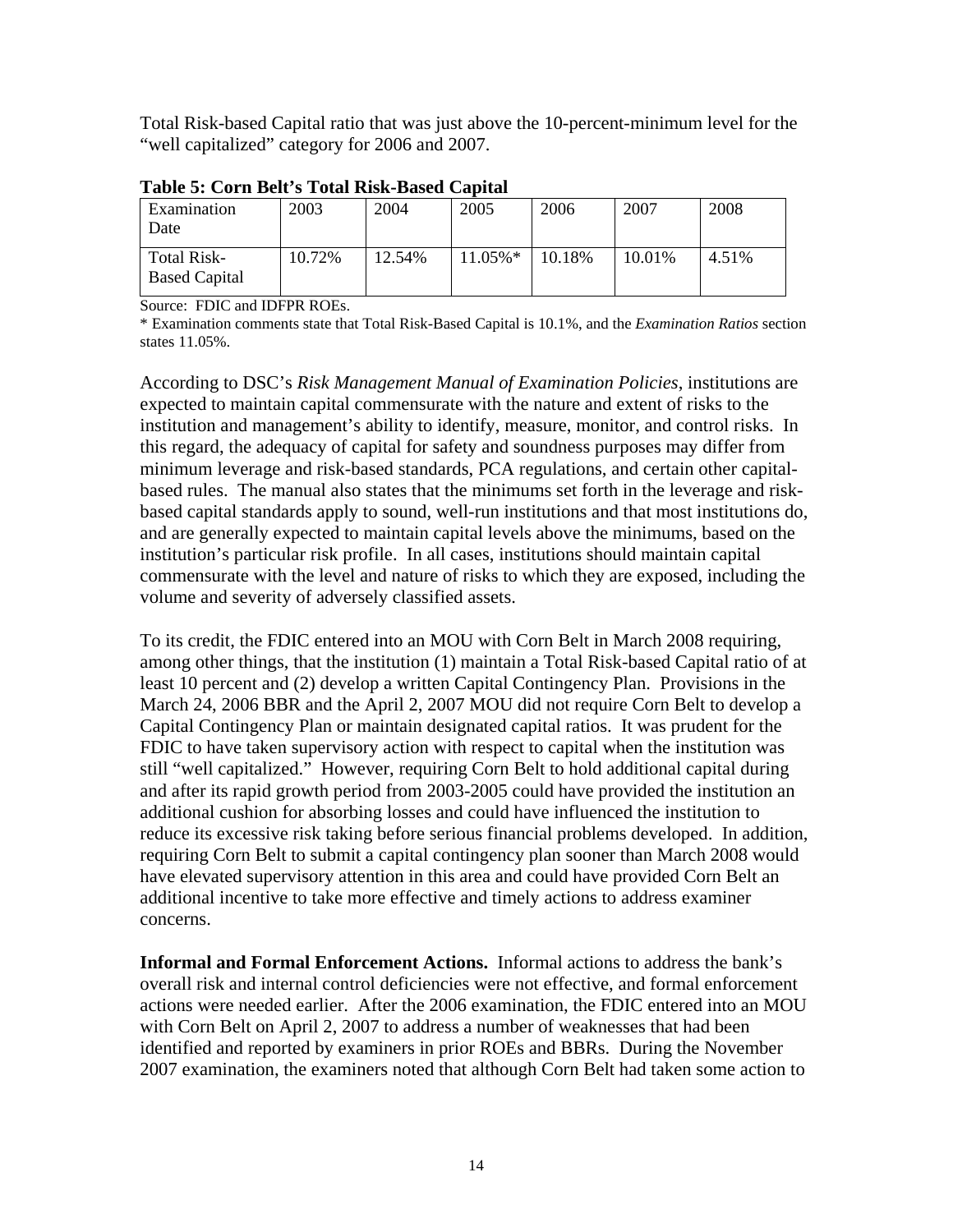address the provisions of the April 2007 MOU, the actions were not adequate. The FDIC entered into a second MOU with Corn Belt on March 20, 2008.

The provisions of the second MOU were substantially the same as the prior MOU, except that the latter MOU added a capital-related provision. (See Appendix 4 for our comparison of the provisions of these MOUs and a subsequent C&D.) During the September 2008 examination, the examiners found that Corn Belt's actions to address the March 2008 MOU were also inadequate, and the FDIC subsequently issued a C&D on December 31, 2008.

Section 8(b) of the FDIC Act authorizes the FDIC to issue C&Ds when the facts reasonably support the conclusion that an insured depository institution has engaged, or is about to engage in, an unsafe or unsound practice in conducting the business of the institution or a violation of a law, rule, regulation, or written agreement with the FDIC. As described in Table 6, below, at least three examinations showed that Corn Belt engaged in practices that supported the issuance of a C&D.

| Practices that Would Support the Issuance of a C&D Per<br>Section 8(b) of the FDI Act                                                                                                | <b>Examination that</b><br><b>Noted Corn Belt</b><br><b>Exhibited the</b><br><b>Practice</b> |      |      |
|--------------------------------------------------------------------------------------------------------------------------------------------------------------------------------------|----------------------------------------------------------------------------------------------|------|------|
|                                                                                                                                                                                      | 2006                                                                                         | 2007 | 2008 |
| Failure to provide adequate supervision and direction over the officers of the<br>bank to prevent unsafe and unsound practices, and violation(s) of laws, rules,<br>and regulations. |                                                                                              | ✓    |      |
| Failure to make provision for an adequate allowance for loan losses.                                                                                                                 |                                                                                              | ✓    |      |
| Operating with an inadequate level of capital for the kind and quality of assets<br>held.                                                                                            |                                                                                              | ✓    |      |
| Engaging in hazardous lending and lax collection practices.                                                                                                                          |                                                                                              | ✓    |      |
| Operating without adequate liquidity, in light of the bank's asset and liability<br>mix.                                                                                             |                                                                                              | ✓    |      |
| Excessive volume of loans subject to adverse classification, overdue loans,<br>and non-earning assets.                                                                               |                                                                                              | ✓    |      |

#### **Table 6: Institution Practices Supporting Issuance of a C&D**

Source: ROEs for Corn Belt.

According to the *Risk Management Manual of Examination Policies*, Section. 15.1, *Formal Administrative Actions*, the FDIC may take either a formal or informal action regarding banks with composite ratings of 3, 4, or 5 unless specific circumstances argue strongly to the contrary. Banks with composite ratings of 4 or 5 will have problems of sufficient severity to warrant formal action, which usually is a C&D. Corn Belt's composite rating was a 3 at the 2006 and 2007 examinations and a 5 at the 2008 examination.

Corn Belt's management had a history of failing to adequately address the provisions of its BBRs and MOUs. In light of the institution's failure to adequately address risks in the prior BBRs and MOU, the FDIC could have pursued a formal enforcement action, such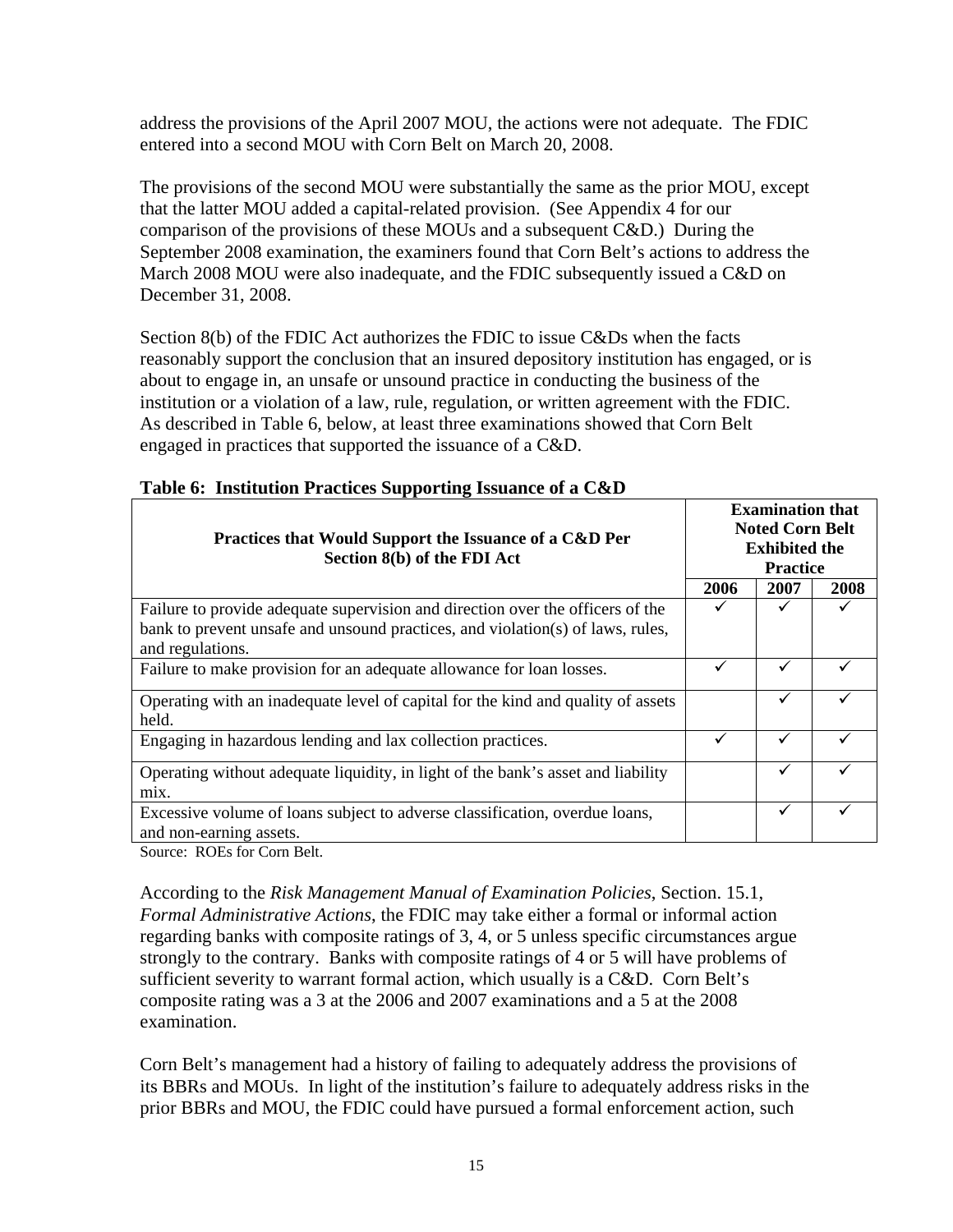as a C&D, following the November 2007 examination in lieu of the use of a second MOU in March 2008. A formal enforcement action at that time may have helped to prevent the bank's failure or to mitigate the level of losses incurred.

#### IMPLEMENTATION OF PCA

The purpose of PCA is to resolve problems of insured depository institutions at the least possible long-term cost to the DIF. Part 325 of the FDIC Rules and Regulations implements PCA requirements by establishing a framework for taking prompt corrective action against insured nonmember banks that are not adequately capitalized. Based on the supervisory actions taken, the FDIC properly implemented applicable PCA provisions of section 38. However, PCA was not effective in limiting losses to the DIF because it did not result in action until after the institution was at serious risk of failure.

In the case of Corn Belt, capital was a lagging indicator of the institution's financial health. As discussed earlier in this report, examiners noted during their examinations that the ALLL was often underfunded, which resulted in an overstatement of the bank's capital position. The effectiveness of PCA depends upon the accuracy of financial information submitted by institutions in Reports of Condition and Income (Call Report). Further, by the time Corn Belt's capital level fell below the required threshold necessary to implement PCA, the institution's condition had deteriorated to the point at which it could not raise needed capital to maintain the "well capitalized" category of PCA.

#### **Summary of Actions Taken Related to PCA**

With respect to PCA, we concluded that the FDIC implemented the notification provisions of PCA consistent with section 38 of the FDI Act. However, PCA was not effective in limiting losses to the DIF because it did not require action until after the institution was at serious risk of failure given the significant asset deterioration that had occurred and its impact on earnings, capital, and liquidity.

On October 31, 2008, the FDIC notified Corn Belt that its capital category for purposes of PCA had fallen to "significantly undercapitalized." The FDIC's notification included a reminder of the requirements that Corn Belt had become subject to based on its PCA capital category. Such requirements included, among other things, a prohibition on the acceptance, renewal, or rolling over of any brokered deposits. The October 2008 notification required Corn Belt to submit a written capital restoration plan and a summary of the steps taken by the institution's management to comply with the mandatory restrictions of section 38 to the FDIC by December 14, 2008.

On January 15, 2009, the FDIC notified Corn Belt's management that a capital restoration plan submitted on December 19, 2008 in response to the PCA notification was vague because it did not provide specific details on the institution's plans to increase its Tier 1 Capital. Accordingly, the FDIC requested that Corn Belt submit a new capital restoration plan. The new plan, which was submitted on February 9, 2009, was reviewed by the FDIC and determined it to be unacceptable because it was based on unrealistic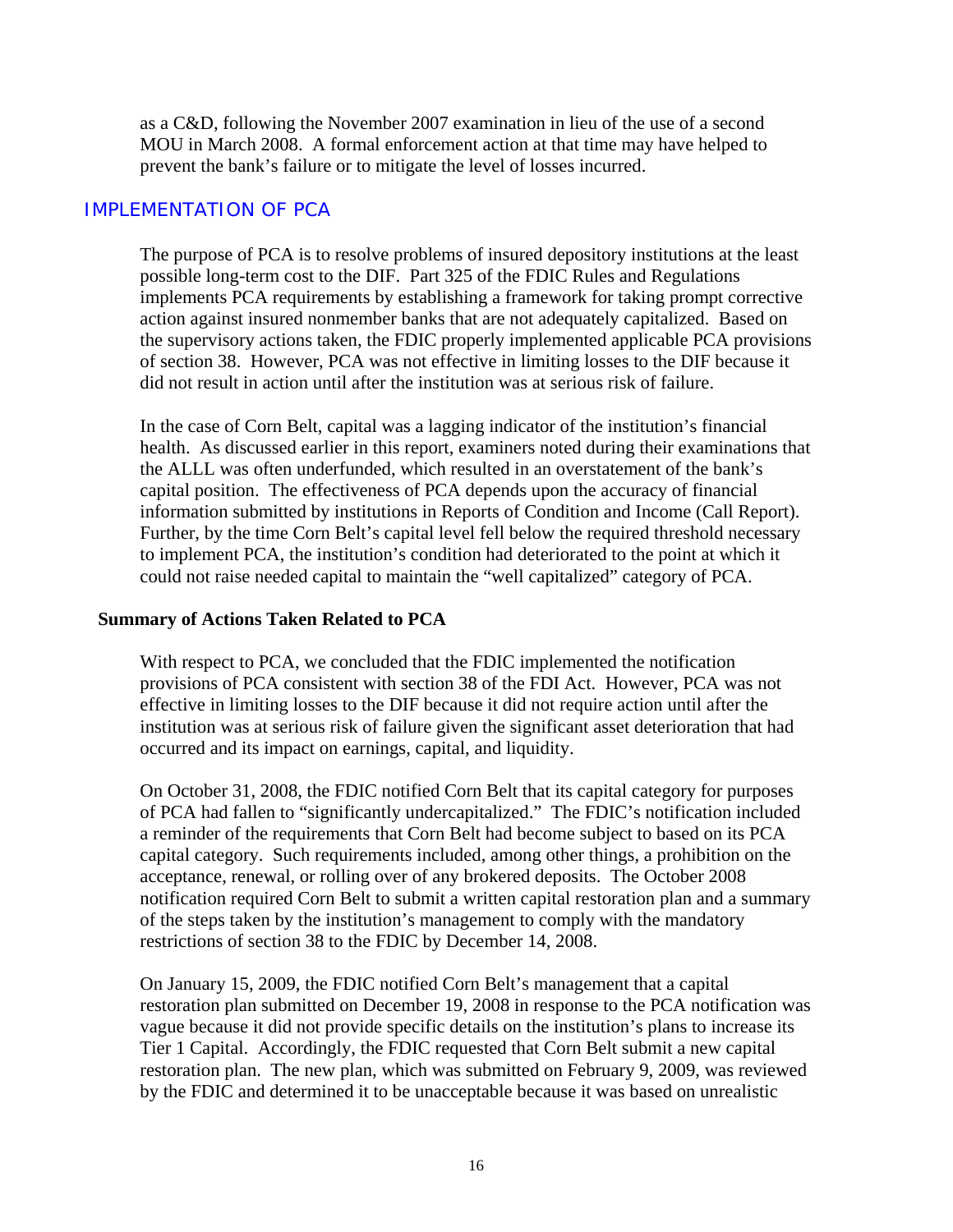assumptions. On February 10, 2009, the FDIC notified Corn Belt that its proposed capital restoration plan was not approved. The FDIC's notification also included a statement that, as indicated in prior correspondence to the institution on October 31, 2008, and January 15, 2009, Corn Belt had failed to provide a summary of the specific steps taken to comply with the mandatory restrictions of section 38 as well as a written acknowledgment that the Board had considered the FDIC's correspondence. Corn Belt was closed on February 13, 2009 because it did not have sufficient capital to operate its business.

#### CORPORATION COMMENTS

On September 1, 2009 the Director, Division of Supervision and Consumer Protection (DSC), provided a written response to the draft report. DSC's response is provided in its entirety as Appendix 3 of this report.

DSC summarized the OIG's findings that Corn Belt failed primarily due to bank management's aggressive pursuit of rapid asset growth while failing to implement sound risk management practices, followed by a deterioration in asset quality during the economic downturn that led to loan losses depleting capital and earnings and impairing liquidity. Further, DSC reiterated the OIG's observations that examiners provided ongoing supervision and identified key risks and brought those risks to the attention of management. DSC stated that the regulators pursued various and increasingly more stringent actions to address Corn Belt's increasing risk profile but noted the OIG conclusions that these actions did not lead to management's correction of the deficiencies and that additional capital restrictions may have been effective.

In its response, DSC acknowledged that higher capital requirements can be an effective supervisory tool and that it has provided further guidance to enhance the supervision of institutions with high levels of volatile non-core funding.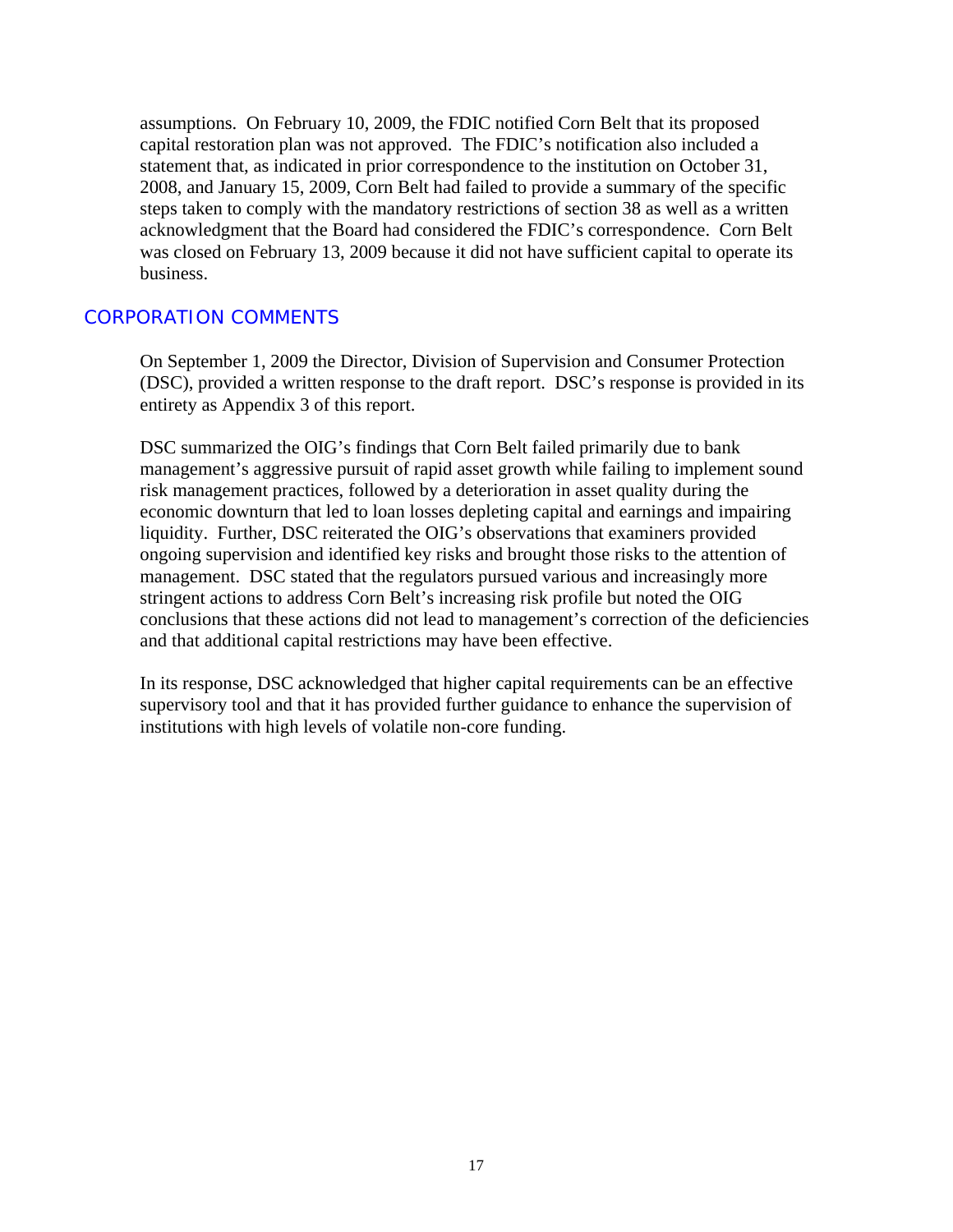#### **Objectives**

We performed this audit in accordance with section  $38(k)$  of the FDI Act, which provides, in general, that if a deposit insurance fund incurs a material loss with respect to an insured depository institution, on or after July 1, 1993, the Inspector General of the appropriate federal banking agency shall prepare a report to that agency reviewing the agency's supervision of the institution. The FDI Act requires that the report be completed within 6 months after it becomes apparent that a material loss has been incurred.

Our audit objectives were to (1) determine the causes of the financial institution's failure and resulting material loss to the DIF and (2) evaluate the FDIC's supervision of the institution, including implementation of the PCA provisions of section 38. We conducted the audit from March 2009 through August 2009 in accordance with generally accepted government auditing standards. However, due to the limited scope and objectives established for material loss reviews, which are generally applied to just one financial institution, it may not have been feasible to address certain aspects of the standards, as described on the next page.

#### **Scope and Methodology**

The scope of this audit included an analysis of Corn Belt's operations from June 30, 2000 until its failure on February 13, 2009. Our review also entailed an evaluation of the regulatory supervision of the institution over the same period.

To achieve the objectives, we performed the following procedures and techniques:

- Analyzed examination and visitation reports prepared by FDIC and IDPFR examiners from 2000 to 2008.
- Reviewed the following:
	- Bank data and correspondence maintained at DSC's Chicago Regional Office and Springfield Field Office.
	- Reports prepared by the Division of Resolutions and Receiverships (DRR) and DSC relating to the bank's closure.
	- Records provided by Corn Belt's external auditor.
	- Bank records, maintained by DRR's Dallas Regional Office, for information that would provide insight into the bank's failure, various annual reports, and accompanying financial statements.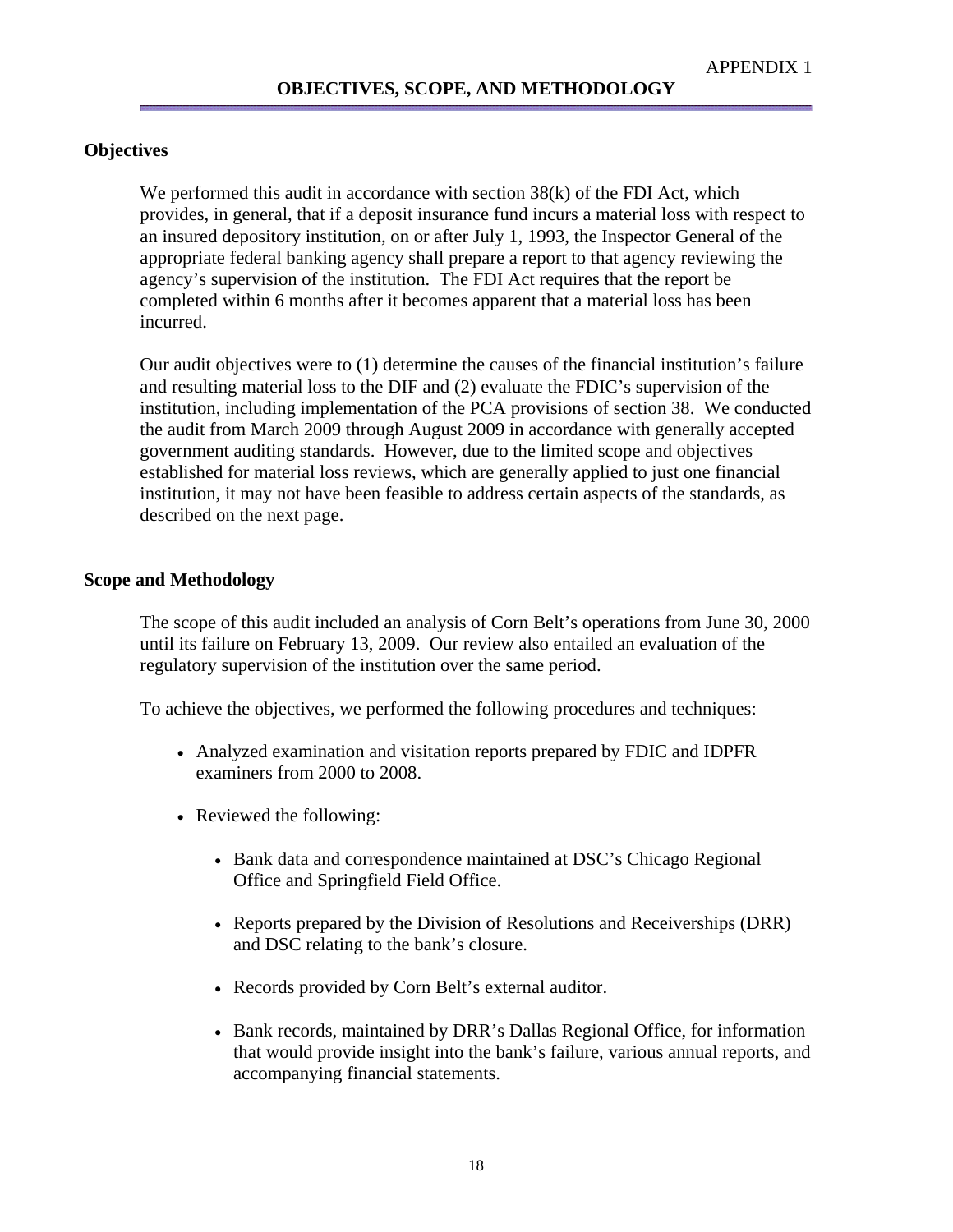- Pertinent DSC policies and procedures.
- Interviewed the following FDIC officials:
	- DSC management in Washington, D.C.; the Chicago Regional Office, Chicago, Illinois; and the Springfield Field Office, Springfield, Illinois.
	- DRR official at the Dallas Regional Office.
	- FDIC examiners from the Springfield Field Office, Springfield, Illinois, who participated in examinations of Corn Belt.
- Met with officials from the IDFPR, Chicago, Illinois, to discuss the historical perspective of the institution, its examinations, state banking laws, and other activities regarding the state's supervision of the bank.
- Researched various banking laws and regulations, including State of Illinois laws.

We performed the audit field work at the DSC Chicago Regional Office and Springfield Field Office in Illinois and at the DRR Dallas Regional Office, in Dallas, Texas.

#### **Internal Control, Reliance on Computer-processed Information, Performance Measurement, and Compliance With Laws and Regulations**

Due to the limited nature of the audit objectives, we did not assess DSC's overall internal control or management control structure. We performed a limited review of Corn Belt's management controls pertaining to its operations as discussed earlier in this report. For purposes of the audit, we did not rely on computer-processed data to support our significant findings and conclusions. Our review centered on interviews, ROEs and correspondence, and other evidence to support our audit.

The Government Performance and Results Act of 1993 (the Results Act) directs Executive Branch agencies to develop a customer-focused strategic plan, align agency programs and activities with concrete missions and goals, and prepare and report on annual performance plans. For this material loss review, we did not assess the strengths and weaknesses of DSC's annual performance plan in meeting the requirements of the Results Act because such an assessment is not part of the audit objectives. DSC's compliance with the Results Act is reviewed in program audits of DSC operations.

Regarding compliance with laws and regulations, we analyzed documentation to determine whether the FDIC had complied with provisions of PCA and performed limited tests to determine compliance with certain aspects of the FDI Act. The results of our tests were discussed, where appropriate, in the report. Additionally, we assessed the risk of fraud and abuse related to our objectives in the course of evaluating audit evidence.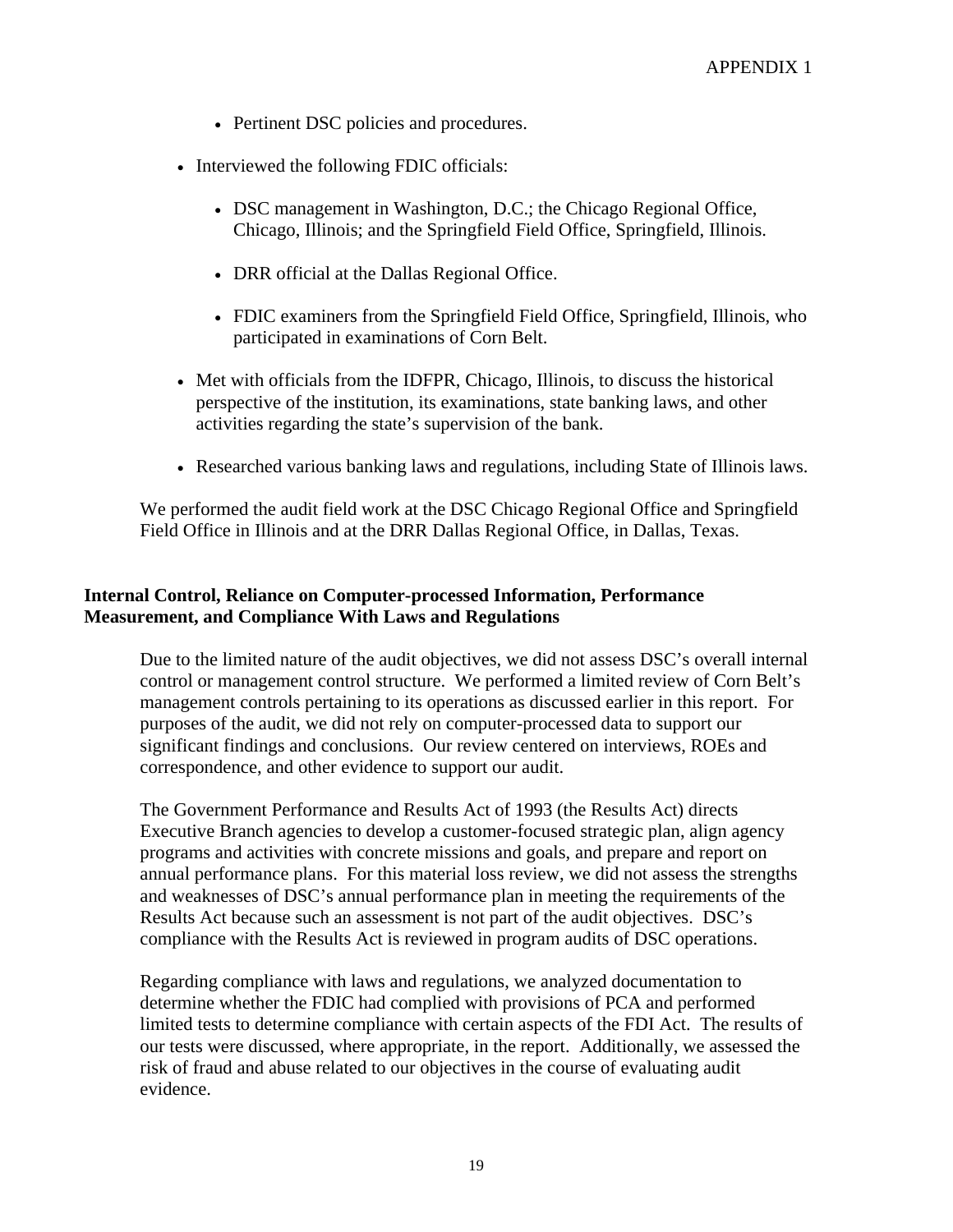è

| <b>Term</b>              | <b>Definition</b>                                                                                                                                                |
|--------------------------|------------------------------------------------------------------------------------------------------------------------------------------------------------------|
| <b>Adversely</b>         | Assets subject to criticism and/or comment in an examination report. Adversely                                                                                   |
| <b>Classified Assets</b> | classified assets are allocated on the basis of risk (lowest to highest) into three                                                                              |
|                          | categories: Substandard, Doubtful, and Loss.                                                                                                                     |
| <b>Allowance for</b>     | Federally insured depository institutions must maintain an ALLL that is adequate to                                                                              |
| <b>Loan and Lease</b>    | absorb the estimated loan losses associated with the loan and lease portfolio                                                                                    |
| Losses (ALLL)            | (including all binding commitments to lend). To the extent not provided for in a                                                                                 |
|                          | separate liability account, the ALLL should also be sufficient to absorb estimated                                                                               |
|                          | loan losses associated with off-balance sheet loan instruments such as standby                                                                                   |
|                          | letters of credit.                                                                                                                                               |
| <b>Cease and Desist</b>  | A C&D is a formal enforcement action issued by a financial institution regulator to                                                                              |
| Order (C&D)              | a bank or affiliated party to stop an unsafe or unsound practice or a violation of                                                                               |
|                          | laws and regulations. A C&D may be terminated when the bank's condition has                                                                                      |
|                          | significantly improved and the action is no longer needed or the bank has materially                                                                             |
|                          | complied with its terms.                                                                                                                                         |
| <b>Component and</b>     | Financial institution regulators and examiners use the Uniform Financial                                                                                         |
| Composite                | Institutions Rating System to evaluate a bank's performance in six components                                                                                    |
| <b>Ratings</b>           | represented by the CAMELS acronym: Capital adequacy, Asset quality,                                                                                              |
|                          | Management practices, Earnings performance, Liquidity position, and Sensitivity                                                                                  |
|                          | to market risk. Each component, and an overall composite score, is assigned a                                                                                    |
|                          | rating of 1 through 5, with 1 having the least regulatory concern and 5 having the                                                                               |
|                          | greatest concern.                                                                                                                                                |
| Concentration            | A concentration is a significantly large volume of economically related assets that                                                                              |
|                          | an institution has advanced or committed to a certain industry, person, entity, or                                                                               |
|                          | affiliated group. These assets may, in the aggregate, present a substantial risk to the                                                                          |
|                          | safety and soundness of the institution.                                                                                                                         |
| Prompt                   | The purpose of PCA is to resolve the problems of insured depository institutions at                                                                              |
| <b>Corrective Action</b> | the least possible long-term cost to the DIF. Part 325, subpart B, of the FDIC Rules                                                                             |
| (PCA)                    | and Regulations, 12 Code of Federal Regulations, section 325.101, et. seq.,<br>implements section 38, Prompt Corrective Action, of the FDI Act, 12 United States |
|                          | Code section 1831o, by establishing a framework for taking prompt supervisory                                                                                    |
|                          | actions against insured nonmember banks that are less than adequately capitalized.                                                                               |
|                          | The following terms are used to describe capital adequacy: (1) Well Capitalized,                                                                                 |
|                          | (2) Adequately Capitalized, (3) Undercapitalized, (4) Significantly                                                                                              |
|                          | Undercapitalized, and (5) Critically Undercapitalized.                                                                                                           |
|                          |                                                                                                                                                                  |
|                          | A PCA Directive is a formal enforcement action seeking corrective action or                                                                                      |
|                          | compliance with the PCA statute with respect to an institution that falls within any                                                                             |
|                          | of the three categories of undercapitalized institutions.                                                                                                        |
| <b>Special Mention</b>   | Assets subject to criticism and/or comment in an examination report. These assets                                                                                |
|                          | have potential weaknesses that deserve bank management's close attention. If left                                                                                |
|                          | uncorrected, the asset's potential weaknesses may result in the deterioration of the                                                                             |
|                          | asset's repayment prospects or the bank's credit position at some future date. These                                                                             |
|                          | assets do not expose the bank to sufficient risk to warrant an adverse classification.                                                                           |
| <b>Uniform Bank</b>      | The UBPR is an individual analysis of financial institution financial data and ratios                                                                            |
| <b>Performance</b>       | that includes extensive comparisons to peer group performance. The Federal                                                                                       |
| <b>Report (UBPR)</b>     | Financial Institutions Examination Council produces the report quarterly, from                                                                                   |
|                          | banks' Call Report data, for use by banking supervisors, bankers, and the general                                                                                |
|                          | public.                                                                                                                                                          |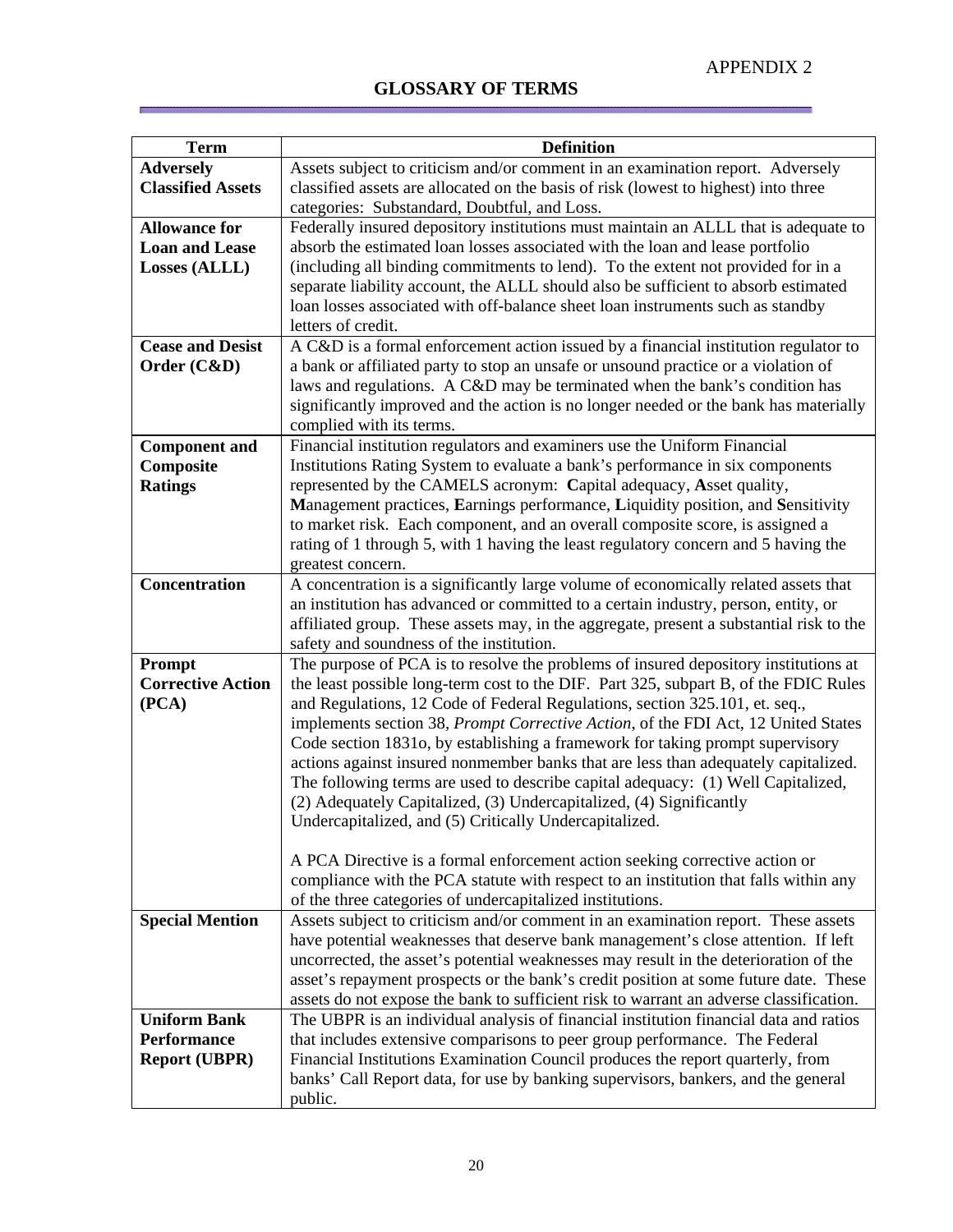te ili lilil roman de de de de la constanta de la constanta de la constanta de la constanta de la constanta de

|                      | <b>Federal Deposit Insurance Corporation</b><br>550 17th Street NW, Washington, D.C. 20429-9990                                                                                                                                                                                                                                                                                                                                                                                                                                                                                                                                                                                                                                                                                                                                                                                                                                                                                                                                                                                                | Division of Supervision and Consumer Protection |
|----------------------|------------------------------------------------------------------------------------------------------------------------------------------------------------------------------------------------------------------------------------------------------------------------------------------------------------------------------------------------------------------------------------------------------------------------------------------------------------------------------------------------------------------------------------------------------------------------------------------------------------------------------------------------------------------------------------------------------------------------------------------------------------------------------------------------------------------------------------------------------------------------------------------------------------------------------------------------------------------------------------------------------------------------------------------------------------------------------------------------|-------------------------------------------------|
|                      |                                                                                                                                                                                                                                                                                                                                                                                                                                                                                                                                                                                                                                                                                                                                                                                                                                                                                                                                                                                                                                                                                                | September 1, 2009                               |
| TO:                  | Russell A. Rau<br>Assistant Inspector General for Audits                                                                                                                                                                                                                                                                                                                                                                                                                                                                                                                                                                                                                                                                                                                                                                                                                                                                                                                                                                                                                                       |                                                 |
| <b>FROM:</b>         | Sandra L. Thompson<br>Director                                                                                                                                                                                                                                                                                                                                                                                                                                                                                                                                                                                                                                                                                                                                                                                                                                                                                                                                                                                                                                                                 |                                                 |
| <b>SUBJECT:</b>      | Draft Audit Report Entitled, Material Loss Review of Corn Belt Bank and Trust<br>Company, Pittsfield, Illinois (Assignment No. 2009-027)                                                                                                                                                                                                                                                                                                                                                                                                                                                                                                                                                                                                                                                                                                                                                                                                                                                                                                                                                       |                                                 |
|                      | Insurance Corporation's Office of Inspector General (OIG) conducted a material loss review of<br>Corn Belt Bank and Trust Company (Corn Belt), which failed on February 13, 2009. This<br>memorandum is the response of the Division of Supervision and Consumer Protection (DSC) to                                                                                                                                                                                                                                                                                                                                                                                                                                                                                                                                                                                                                                                                                                                                                                                                           |                                                 |
|                      | the OIG's Draft Audit Report (Report) received on August 17, 2009.<br>The OIG found that Corn Belt failed primarily due to management's aggressive pursuit of rapid<br>asset growth while failing to implement sound risk management practices. Deterioration in asset<br>quality during the economic downturn led to loan losses depleting capital and carnings and                                                                                                                                                                                                                                                                                                                                                                                                                                                                                                                                                                                                                                                                                                                           |                                                 |
|                      | The Report concludes that the FDIC, in conjunction with the Illinois Department of Financial<br>and Professional Regulation (IDFPR), provided ongoing supervision of Corn Belt through<br>regular risk management examinations, visitations, and offsite monitoring. Further, examiners<br>identified key risks and brought those risks to the attention of management. As early as 2003,<br>the FDIC and IDFPR used various and increasingly more stringent enforcement actions to<br>address Corn Belt's increasing risk profile These actions ultimately resulted in a Cease and<br>Desist Order in 2008 and appropriate restrictions under the Prompt Corrective Action provisions<br>of Section 38. The OIG notes that these actions did not lead to management's correction of the<br>deficiencies and additional capital restrictions may have been effective. DSC acknowledges that<br>higher capital requirements can be an effective supervisory tool and has provided further<br>guidance to enhance the supervision of institutions with high levels of volatile non-core funding. |                                                 |
| impairing liquidity. | Thank you for the opportunity to review and comment on the Report.                                                                                                                                                                                                                                                                                                                                                                                                                                                                                                                                                                                                                                                                                                                                                                                                                                                                                                                                                                                                                             |                                                 |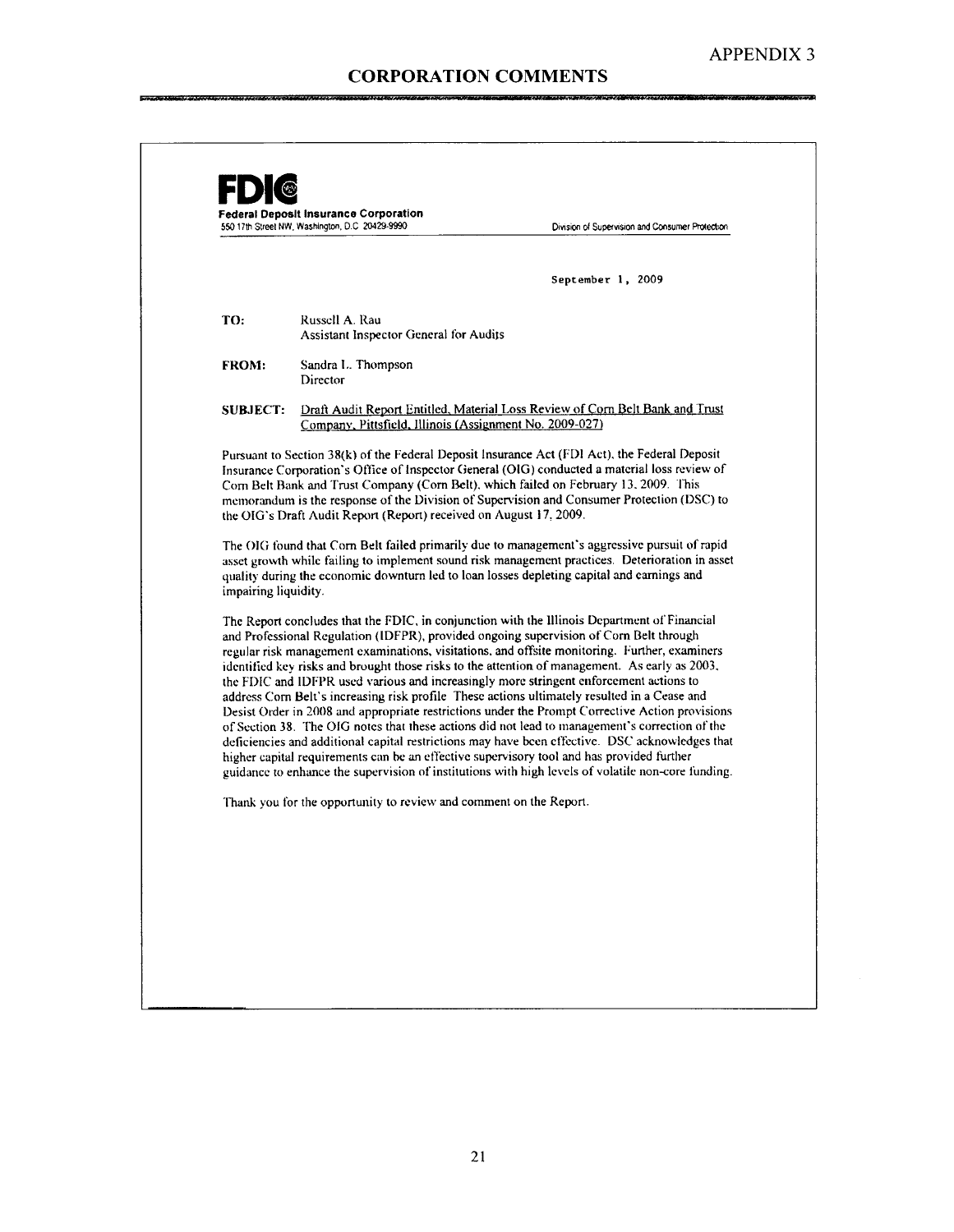÷

#### **COMPARISON OF MOUs AND C&D ORDER**

| <b>MOU APRIL 2007</b>                                                                                                                                                                             | <b>MOU MARCH 2008</b>                                                                                                                                                                                 | <b>C&amp;D DECEMBER 2008</b>                                                                                                                                                                                                                                        |
|---------------------------------------------------------------------------------------------------------------------------------------------------------------------------------------------------|-------------------------------------------------------------------------------------------------------------------------------------------------------------------------------------------------------|---------------------------------------------------------------------------------------------------------------------------------------------------------------------------------------------------------------------------------------------------------------------|
| Formulate, adopt, and submit a written plan of action to<br>lessen risk position in each "Substandard" asset that<br>aggregated \$100,000 or more.                                                | Formulate, adopt, and submit a written plan of action to<br>lessen the risk position in each "Substandard" asset that<br>aggregated \$100,000 or more.                                                | Cease and desist from operating with an excessive level<br>of adversely classified assets, delinquent loans, and<br>nonaccrual loans.                                                                                                                               |
| Formulate a plan to reduce risk in loan concentrations<br>of credit.                                                                                                                              | Reduce the risk in each loan concentration of credit<br>listed in the ROE to less than 25% of the bank's Tier 1<br>Capital and adopt procedures to prevent future<br>concentrations.                  | Cease and desist from engaging in hazardous lending<br>and lax collection practices, including poor selection of<br>credit risk, inadequate diversification or risk,<br>inappropriate lending controls and infrastructure, and<br>ineffective loan grading systems. |
| Correct deficiencies in loans listed for Special Mention<br>in ROE.                                                                                                                               | Correct deficiencies in loans listed for Special Mention<br>in the ROE.                                                                                                                               | Not Applicable                                                                                                                                                                                                                                                      |
| Correct the violations noted in the ROE and adopt<br>procedures that assure compliance with laws and<br>regulations.                                                                              | Correct the violations in the ROE and adopt procedures<br>that assure compliance with laws and regulations.                                                                                           | Not Applicable                                                                                                                                                                                                                                                      |
| Make provision for loan losses to replenish the ALLL<br>for loans charged off in the 2006 ROE and future losses<br>of other loans. Document basis of an appropriate ALLL<br>in the Board minutes. | Make provision for loan losses to replenish the ALLL<br>for loans charged off in the 2007 ROE and future losses<br>of other loans. Document the basis of an appropriate<br>ALLL in the Board minutes. | Not Applicable                                                                                                                                                                                                                                                      |
| Review adequacy of the ALLL, provide an adequate<br>allowance, and report such allowance in Call Reports.<br>Note actions taken in the Board minutes.                                             | Review adequacy of the ALLL, provide an adequate<br>allowance, and report such allowance in Call Reports.<br>Note actions taken in the Board minutes.                                                 | Review adequacy of the ALLL, provide for an adequate<br>ALLL, and accurately report same. Note action taken<br>in the Board minutes.                                                                                                                                |
| Adopt a plan to improve liquidity and reduce<br>dependency upon volatile liabilities to fund loans and<br>long-term assets.                                                                       | Formulate and adopt a plan for improving liquidity and<br>reducing dependency upon volatile liabilities to fund<br>loans and long-term assets.                                                        | Cease and desist from operating with inadequate<br>liquidity in light of the bank's asset and liability mix.<br>Submit liquidity analysis report and list of uninsured<br>deposits at the end of each week.                                                         |
| Shall not increase total assets by more than 5% during<br>any consecutive 3-month period without an advance 30-<br>day written notice to the FDIC and IDFPR.                                      | Shall not increase total assets by more than 2% during<br>any consecutive 3-month period without an advance<br>notice to FDIC and IDFPR.                                                              | Shall not increase total assets from balance at C&D date<br>without prior written approval of the FDIC and IDFPR.                                                                                                                                                   |
| Conduct written review of staffing requirements and<br>commence hiring or training staff in loan administration<br>and collection and regulatory and policy compliance.                           | Conduct written review of staffing requirements and<br>commence hiring or training staff in loan administration<br>and collection and hire a chief financial officer.                                 | Have and retain qualified management, such as a new<br>chief executive officer, senior lending officer, and chief<br>financial officer, and adequately staff the collections<br>department.                                                                         |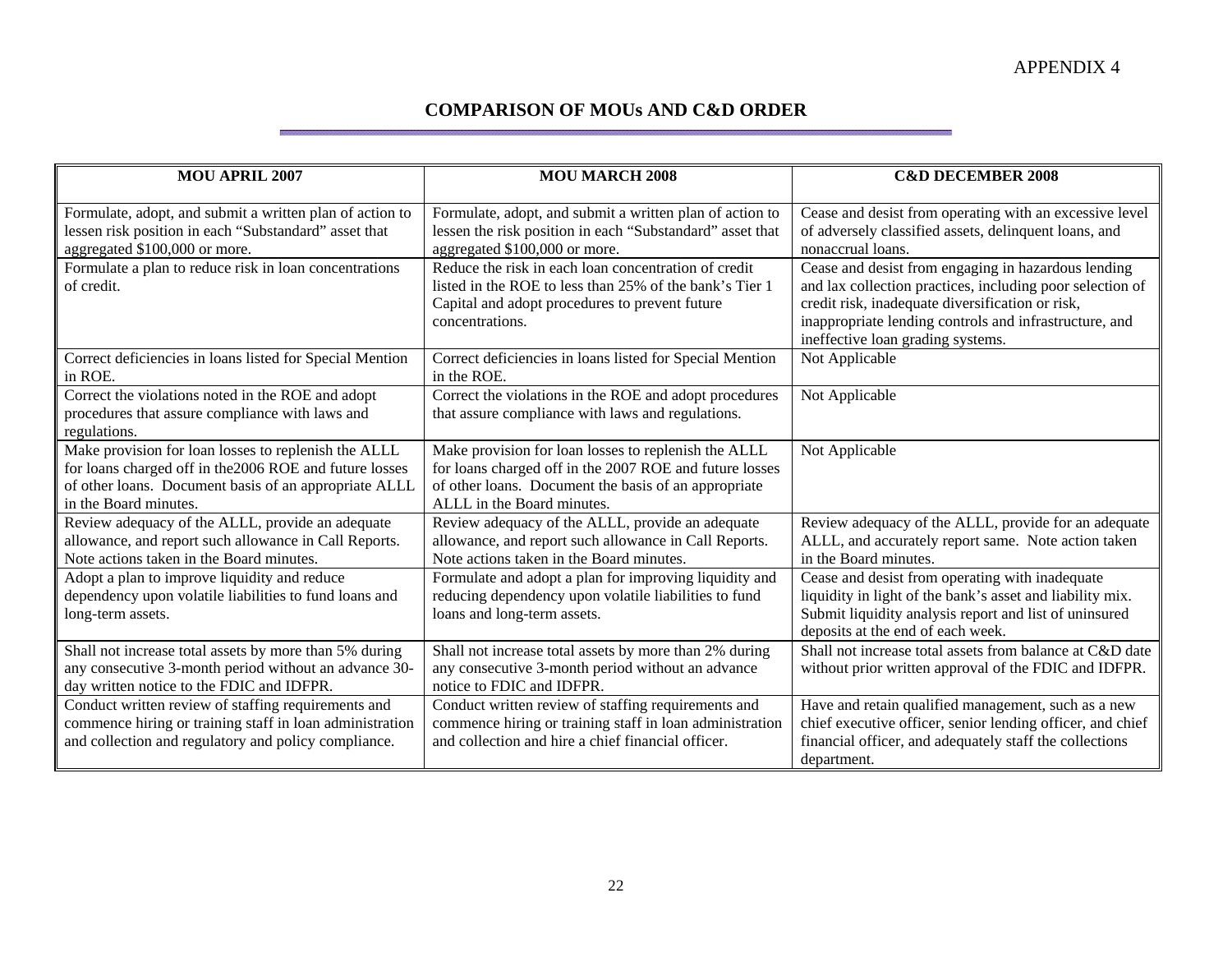| <b>MOU APRIL 2007</b>                                                                    | <b>MOU MARCH 2008</b>                                                                                                                                              | <b>C&amp;D DECEMBER 2008</b>                                                                                                                                                                                                                                                                        |
|------------------------------------------------------------------------------------------|--------------------------------------------------------------------------------------------------------------------------------------------------------------------|-----------------------------------------------------------------------------------------------------------------------------------------------------------------------------------------------------------------------------------------------------------------------------------------------------|
| Not Applicable                                                                           | Shall not extend credit to any borrower who is already<br>obligated in any manner to the bank on any extensions<br>of credit that were charged off or classified.  | Shall not extend any additional credit to any borrower<br>who is already obligated in any manner to the bank on<br>any extensions of credit, especially any borrower whose<br>loan or other credit has been classified "Loss,"<br>"Substandard," or "Doubtful" or is listed for Special<br>Mention. |
| Not Applicable                                                                           | Maintain Tier 1 Capital at a level equal to or exceeding<br>7.5% and Total Risk-based Capital of at least 10% per<br>Part 325 of the FDIC Rules and Regulations.   | Have and maintain Tier 1 Capital as a percentage of its<br>total assets at a minimum of 8% per Part 325 of the<br>FDIC Rules and Regulations.                                                                                                                                                       |
| Not Applicable                                                                           | Formulate written Capital Contingency Plan that<br>includes capital sources. Submit the plan to the FDIC<br>and IDFPR.                                             | Adopt a written Contingency Funding Plan acceptable<br>to the FDIC and IDFPR.                                                                                                                                                                                                                       |
| Not Applicable                                                                           | Eliminate from its books all assets classified as "Loss"<br>in the 2007 ROE.                                                                                       | Not Applicable                                                                                                                                                                                                                                                                                      |
| Not Applicable                                                                           | Comply with the FDIC regulation and obtain approval<br>from the FDIC before adding any individual to the<br>Board or employing any individual as a senior officer. | Notify the FDIC and IDFPR of any changes in any of<br>bank's directors or senior executive officers and obtain<br>these agencies' approval for addition of officers or<br>Board members.                                                                                                            |
| Not Applicable                                                                           | Review compliance with Board policy ratios, note<br>noncompliance in the Board minutes, and develop a<br>plan to bring the bank into compliance.                   | Not Applicable                                                                                                                                                                                                                                                                                      |
| Not Applicable                                                                           | Implement a profit plan.                                                                                                                                           | Not Applicable                                                                                                                                                                                                                                                                                      |
| Not Applicable                                                                           | Not Applicable                                                                                                                                                     | Increase participation of the Board in the bank's<br>activities.                                                                                                                                                                                                                                    |
| Provide progress reports each quarter, as to these<br>provisions, to the FDIC and IDFPR. | Provide progress reports each quarter, as to these<br>provisions, to the FDIC and IDFPR.                                                                           | Provide progress reports each quarter, as to these<br>provisions, to the FDIC and IDFPR.                                                                                                                                                                                                            |